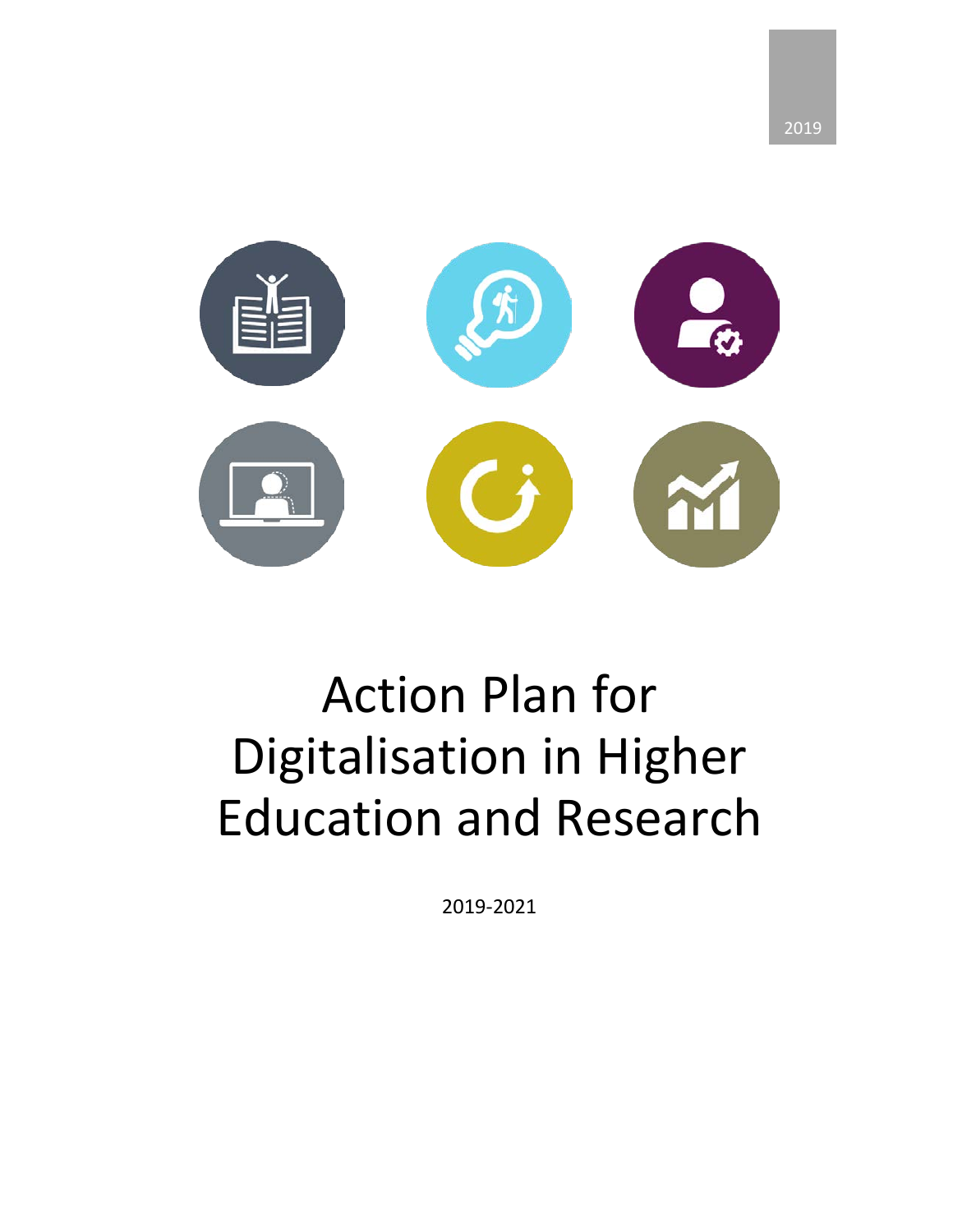# Contents

| $\mathbf{1}$   |                                                                                       |  |
|----------------|---------------------------------------------------------------------------------------|--|
| 1.1            |                                                                                       |  |
| 1.2            |                                                                                       |  |
| 1.3            |                                                                                       |  |
| 1.4            |                                                                                       |  |
| $\mathbf{2}$   |                                                                                       |  |
| 3              |                                                                                       |  |
| 3.1            |                                                                                       |  |
| 3.2            |                                                                                       |  |
| 3.3            |                                                                                       |  |
| 4              |                                                                                       |  |
| 4.1            |                                                                                       |  |
| 4.2            |                                                                                       |  |
| 4.3            |                                                                                       |  |
| 5              |                                                                                       |  |
| 5.1            |                                                                                       |  |
| 5.2            |                                                                                       |  |
| 5.3            |                                                                                       |  |
| 6              |                                                                                       |  |
| 6.1            |                                                                                       |  |
| 6.2            |                                                                                       |  |
| 6.3            |                                                                                       |  |
| $\overline{7}$ |                                                                                       |  |
| 7.1            |                                                                                       |  |
| 7.2            |                                                                                       |  |
| 7.3            |                                                                                       |  |
| 8              |                                                                                       |  |
| 8.1            |                                                                                       |  |
| 8.2            | Organisation and the delineation of roles for the implementation of joint measures 24 |  |
| 8.3            |                                                                                       |  |
| 8.4            | Other sources of funding and sources of funding exposed to competition26              |  |
| 9              |                                                                                       |  |
| 9.1            |                                                                                       |  |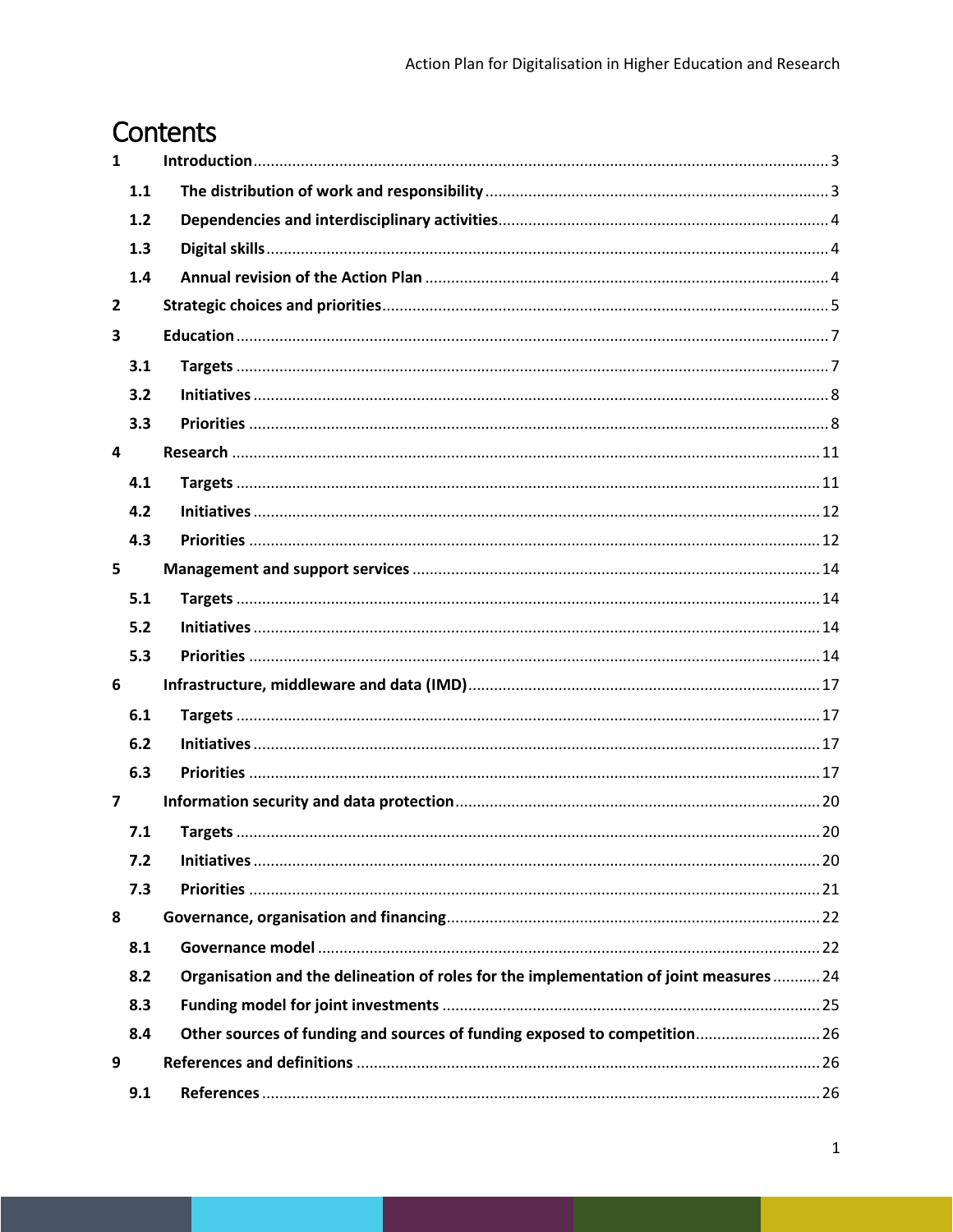| 9.2 |  |  |
|-----|--|--|
|-----|--|--|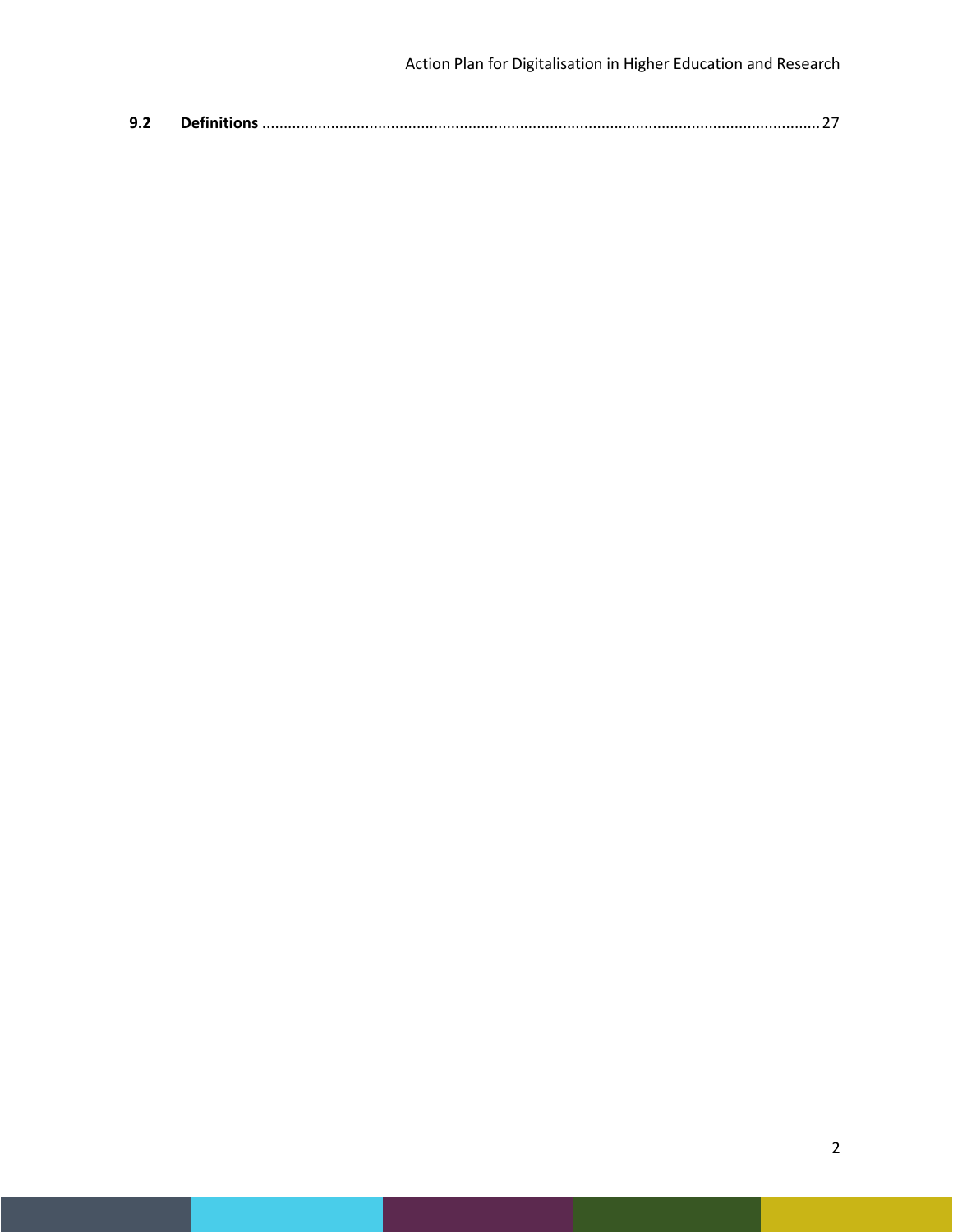# <span id="page-3-0"></span>1 Introduction

In autumn 2017, the Ministry of Education and Research presented its Digitalisation Strategy for the sector of higher education<sup>[1](#page-3-2)</sup>. The strategy describes goals related to digitalisation and structural changes. The establishment of three new administrative agencies is necessary to improve the implementation capacity.

The Digitalisation strategy points out that the greatest returns are expected to result from the collaboration between the institutions and the new Directorate for ICT and shared services in higher education and research - Unit<sup>[2](#page-3-3)</sup>. Unit's responsibility for higher education and research covers the entire sector of knowledge, and the goals also apply to the health sector and the research institutes.

In collaboration with institutions and representatives from the involved sectors, Unit presents an Action Plan for Digitalisation in Higher Education and Research. The plan is created to follow up the intentions and achieve the concrete objectives stated in the Digitalisation Strategy. The Action Plan incorporates guidance from other governance documents. The national goals for research and higher education are the main objectives for digitalisation and ICT:

- High quality in education and research
- Research and education for welfare, value creation and adaptation
- Good access to education
- An efficient, multi-faceted and robust sector of higher education and research system

The Action Plan applies to higher education and research, as well as research institutes and the health care sector, where its relevant.

## <span id="page-3-1"></span>1.1 The distribution of work and responsibility

To successfully achieve the goals set in the Digitalisation Strategy it is necessary to have a coherent distribution of work. That will enable us to take advantage of the combined capacity of the national actors and the institutions engaged in higher education and research. We must set up standardised shared services at the same time as we take advantage of the user-centric innovation generated in the institutions. Shared services must provide platforms with programmable interfaces that facilitate digital transformation through simple, nimble and effective services. This will lead to a broad collaboration with business and industry in respect of innovation, like several institutions already enjoy today.

The universities and university colleges have academic freedom within education, research and innovation, and they have special administrative and organisational authority. It is essential that we protect this freedom, but in the same time use the innovative power for the common good.

Higher education and research have experience through several decades of cooperating on shared services. Cooperation on all levels, from the users to the management, creates a shared understanding of needs. This yield gains such as lower investment costs, economies of scale, reuse/co-use, a better negotiating position as a large-scale buyer, and knowledge sharing.

<span id="page-3-2"></span> $1$  Digitalisation Strategy for the higher education sector 2017-2021, the Ministry of Education and Research: [https://www.regjeringen.no/en/dokumenter/digitalisation-strategy-for-the-higher-education-sector-2017-](https://www.regjeringen.no/en/dokumenter/digitalisation-strategy-for-the-higher-education-sector-2017-2021/id2571085/) [2021/id2571085/](https://www.regjeringen.no/en/dokumenter/digitalisation-strategy-for-the-higher-education-sector-2017-2021/id2571085/)

<span id="page-3-3"></span><sup>&</sup>lt;sup>2</sup> Unit's Articles of Association <https://www.unit.no/units-vedtekter>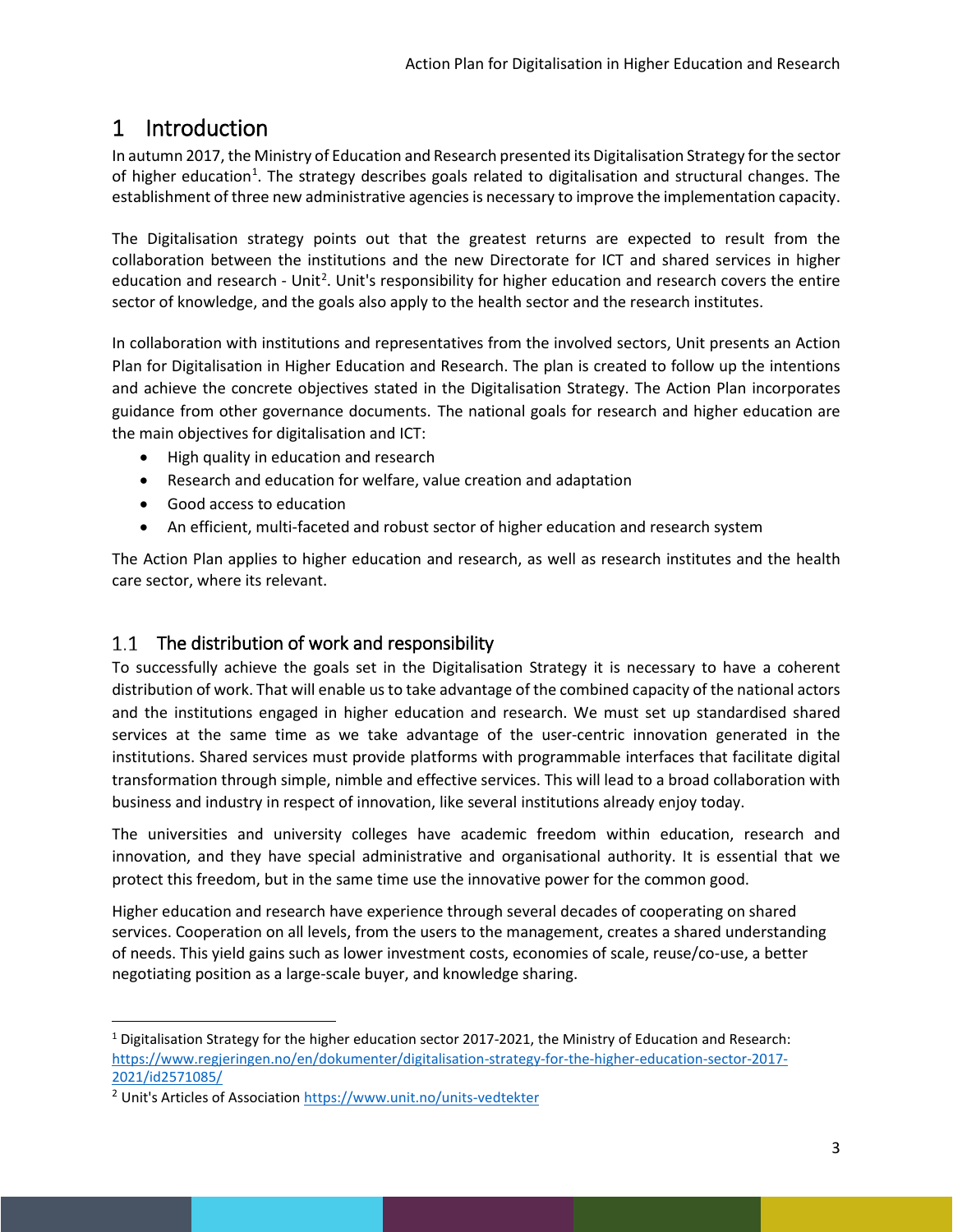Unit is responsible for the management of ICT and digitalisation at the sectoral level. Unit will follow up and coordinate digitalisation work and provide services to the institutions. Together with the institutions, Unit bears the responsibility for implementing and further developing the Digitalisation Strategy and the Action Plan.

Diku (Norwegian Agency for International Cooperation and Quality Enhancement in Higher Education), NOKUT (Norwegian Agency for Quality Assurance in Education), the Research Council of Norway, Uninett, NSD (Norwegian Centre for Research Data) and Unit, all play an important part in the digitalisation work. They provide financing, service provisioning, infrastructure, and perform national tasks related to quality development and quality assurance in education and research. Cross-sectoral cooperation is imperative, especially within research. Goal-oriented collaboration is a key factor in the realisation of the Action plan.

## <span id="page-4-0"></span>1.2 Dependencies and interdisciplinary activities

Several of the initiatives in the Action Plan draft involve dependencies that must be given priority in relation to one another to prove gainful. Several initiatives will also be significant across target areas, e.g. initiatives related to digital skills, data security and data protection, as well as access management and integration architecture. The organisation of joint procurement is an absolute prerequisite for success for the procurements described.

#### <span id="page-4-1"></span>1.3 Digital skills

In order to successfully make genuine advances and promoting development across target areas and initiatives, skills upgrading is a key criterion. The work involved in skills upgrading must address the general needs for competence that are interdisciplinary, in addition to those that are subject-specific. The institutions bear the main responsibility for digital skills at all levels in their undertakings and among their users, and must define their needs clearly.

## <span id="page-4-2"></span>1.4 Annual revision of the Action Plan

The Action Plan will run for a three-year term and will be revised annually. This document is the first version and covers the period 2019 – 2021. It was drawn up for endorsement by the Digitalisation Board for Higher Education and Research in April 2019. The institutions have participated through the expert committees and the editorial committee. All universities, university colleges, regional health authorities and research institutes were invited to provide input for the draft document. The Action Plan will be revised for the first time by engaging in a similar process in spring 2020.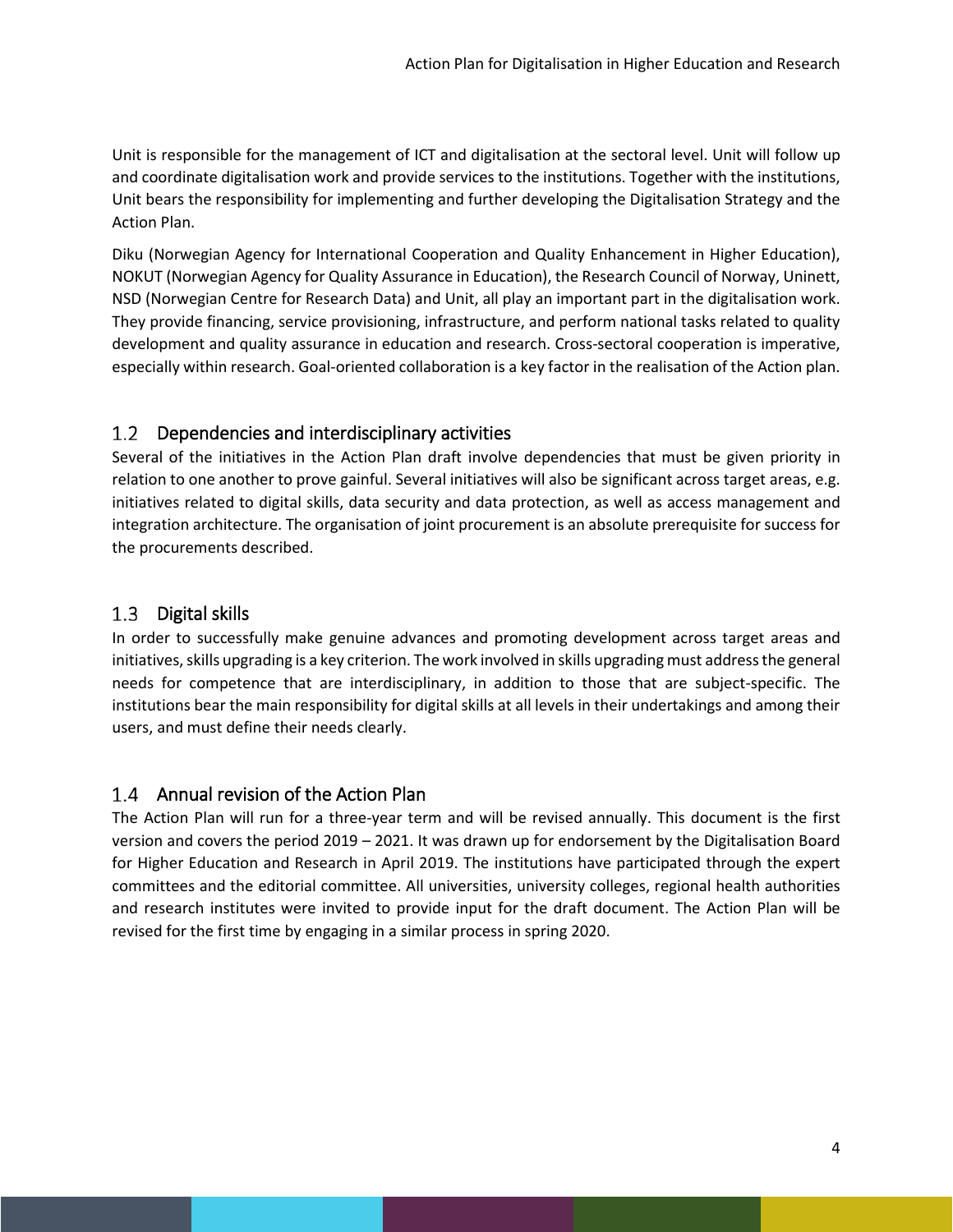# <span id="page-5-0"></span>2 Strategic choices and priorities

The goals set in the Digitalisation Strategy are ambitious and comprehensive. The Action Plan describes the total scope of the initiatives needed to achieve the goals. Achieving all the goals will call for significantly more resources and greater capacity than what is available in the sector at this time. The goal of presenting a comprehensive list, and thus more than what the sector may accomplish during the plan period, is to place the initiatives into a general framework. Several of the initiatives are expected to take significantly longer time to achieve, meaning they will extend beyond this plan period (2019-2021).

Projects and measures priority will be determined in the portfolio management in the Digitalisation Board. Prioritisation will be based on the needs of the sector and the institutions, annual financial parameters, governmental letters of allocation, and guidelines from the Ministry of Education and Research. Some of the measures are outside the Digitalisation Board's authority, at the same time as they are important for bringing the strategy to fruition. This applies *inter alia* to measures whose achievement depends on the institutions, and measures that depend on decisions and priorities in other sectors.

The targets, measures proposed, and priorities are described for each area. Prioritisation is based on current political policies, existing guidelines and the needs of the sectors and the institutions. The political policies refer to the Granavolden Platform<sup>[3](#page-5-1)</sup>, as well as from governance documents related to digitisation, and from letters of allocation. The introduction of individual initiatives is based on decisions taken by the Digitalisation Board.

Strategic priorities in the Action Plan are:

- Learning processes of the future
- Open Science
- Improved insight and decision-support
- Foundation for mobility and sharing
- Information security and data protection

The greatest potential returns lie in a good cooperation between the institutions and Unit. A distribution of responsibility is needed to achieve the most efficient and effective implementation possible. The greatest potential for implementing measures that call for comprehensive organisational development lies with the institutions. User participation and user orientation can also best be achieved by the institutions.

To provide a framework for prioritising which services will become shared services, the rule will be that the closer the shared services is to the core tasks of the institutions, the easier it should be to facilitate innovation, local management and local options:

- The closer the solutions are to administrative and support processes, the more standardised the shared services should be. The service should be implemented as platforms that may be used by other services. *Examples: Economy and payroll, archiving, identity and access management (IAM), coordinated admissions services*
- The closer the solutions are to teaching and research, the more flexible, enabling platforms and non-mandatory the shared services should be, thus ensuring a high degree of institutional

<span id="page-5-1"></span><sup>&</sup>lt;sup>3</sup> The Granavolden Platform (government declaration): <https://www.regjeringen.no/no/dokumenter/politisk-plattform/id2626036/>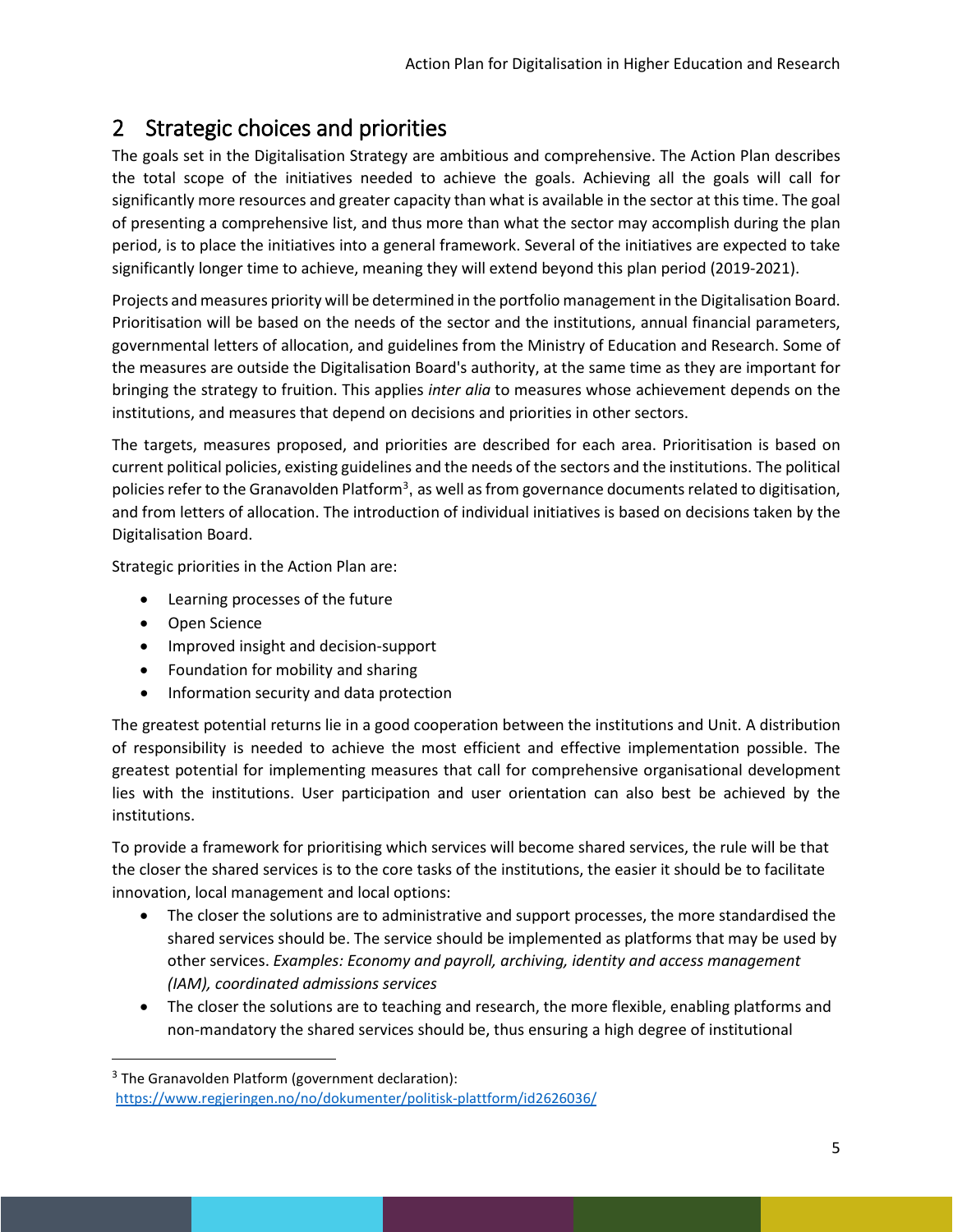autonomy. *Examples: Modular and integration-friendly learning platforms, access to data for reuse, e.g. student data from the Common Student System, data storage, an "app store" offering access to cleared and integrated systems for optional use such as, for example, digital exam solutions.*

Several IT-related political parameters for the public sector have been formulated in different governance documents. This refers, *inter alia*, to the White Paper Digital Agenda<sup>[4](#page-6-0)</sup>, the National Strategy on Access to and Sharing of Research Data<sup>[5](#page-6-1)</sup> and the annual Digitalisation Circulars<sup>6</sup>. While the Action Plan is to be implemented in compliance with these governance documents, importance will be attached to the following principles:

- User-centric approach.
- Think big, start small through flexible development. Prototyping and testing rather than reports. Use interdisciplinary teams if possible.
- Data once-only: Store data just once and make it accessible for reuse.
- Privacy by design and security by design.
- Ensure access management to data and resources.
- Cloud first: Where there are no impediments to adopting cloud services, and such services offer the most practical, cost-efficient solution, the public sector should opt for cloud services.
- Active use of markets which can do better and more efficiently than the public sector.

<span id="page-6-0"></span> <sup>4</sup> Digital Agenda, Report No. 27 (2015–2016) to the Storting: Digital Agenda for Norway in brief — ICT for a simpler everyday life and increased productivit[y https://www.regjeringen.no/no/dokumenter/meld.-st.-27-](https://www.regjeringen.no/no/dokumenter/meld.-st.-27-20152016/id2483795/) [20152016/id2483795/](https://www.regjeringen.no/no/dokumenter/meld.-st.-27-20152016/id2483795/)

<span id="page-6-1"></span><sup>5</sup> National Strategy on Access to and Sharing of Research Data [https://www.regjeringen.no/no/dokumenter/nasjonal-strategi-for-tilgjengeliggjoring-og-deling-av](https://www.regjeringen.no/no/dokumenter/nasjonal-strategi-for-tilgjengeliggjoring-og-deling-av-forskningsdata/id2582412/)[forskningsdata/id2582412/](https://www.regjeringen.no/no/dokumenter/nasjonal-strategi-for-tilgjengeliggjoring-og-deling-av-forskningsdata/id2582412/)

<span id="page-6-2"></span><sup>6</sup> Digitalisation Circular[: https://www.regjeringen.no/no/dokumenter/digitaliseringsrundskrivet/id2623277/](https://www.regjeringen.no/no/dokumenter/digitaliseringsrundskrivet/id2623277/)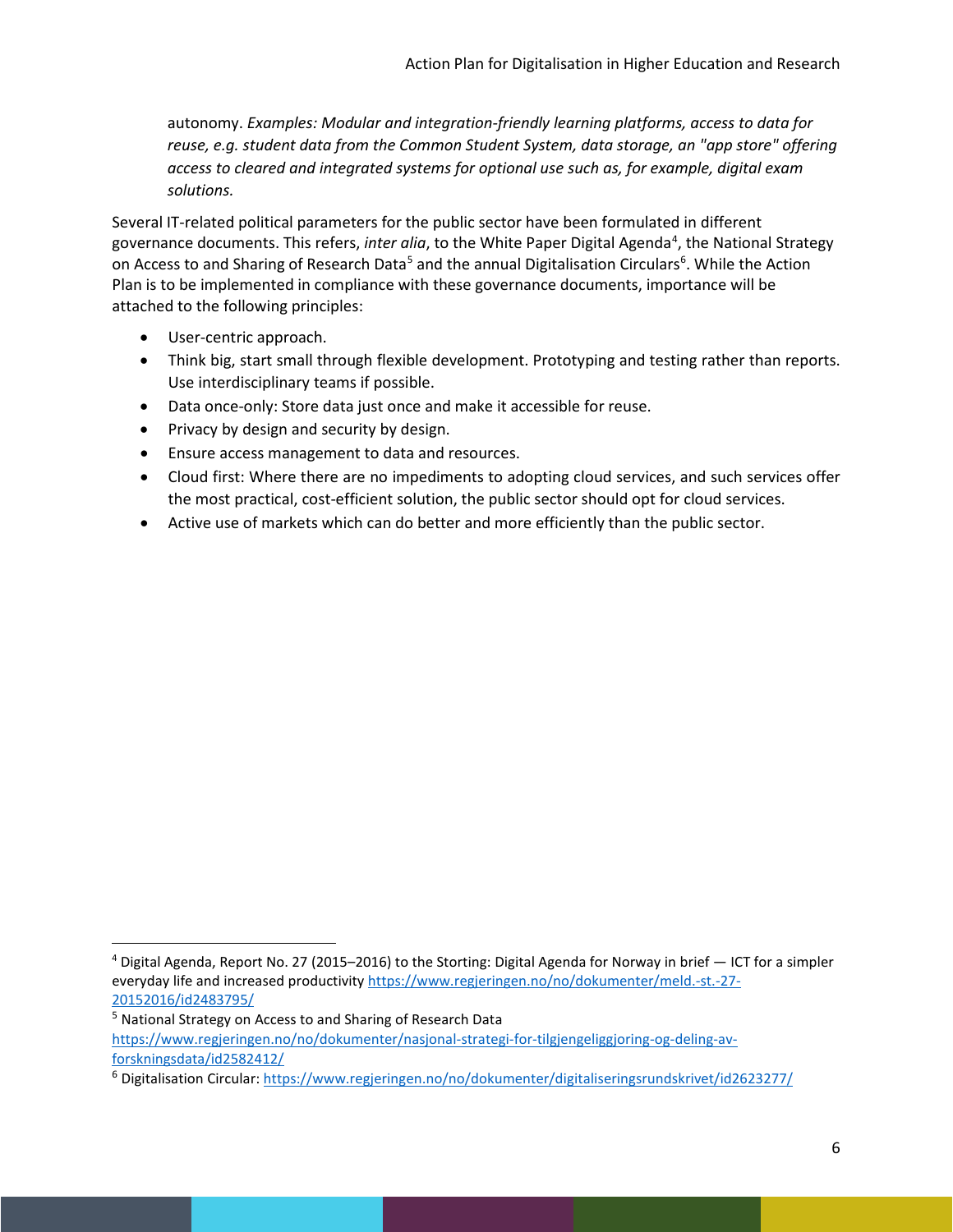# <span id="page-7-0"></span>3 Education

## <span id="page-7-1"></span>3.1 Targets

#### **Students should**

- encounter activating and varied forms of learning and assessment, involving the use of digital technology (MU1)
- experience data and technology integrated into subjects to promote digital education, including the limitations and implications of using technology (MU2)
- have access to modern, individual learning environments that facilitate individual learning programmes and cooperative learning, and offers flexibility (MU3)

#### **Teachers should**

- have digital and educational competence in a culture of cooperation and sharing (MU4)
- experience a wide range of applications, digital tools and services that support the process of education (MU5)

#### **Administrators at all levels should**

- include digitalisation in measures and processes to reach the institution's goals (MU6)
- pave the way for the research communities to support the use of digitalisation to improve the quality of education (MU7)
- have good access to education-related information and decision-making support (MU8)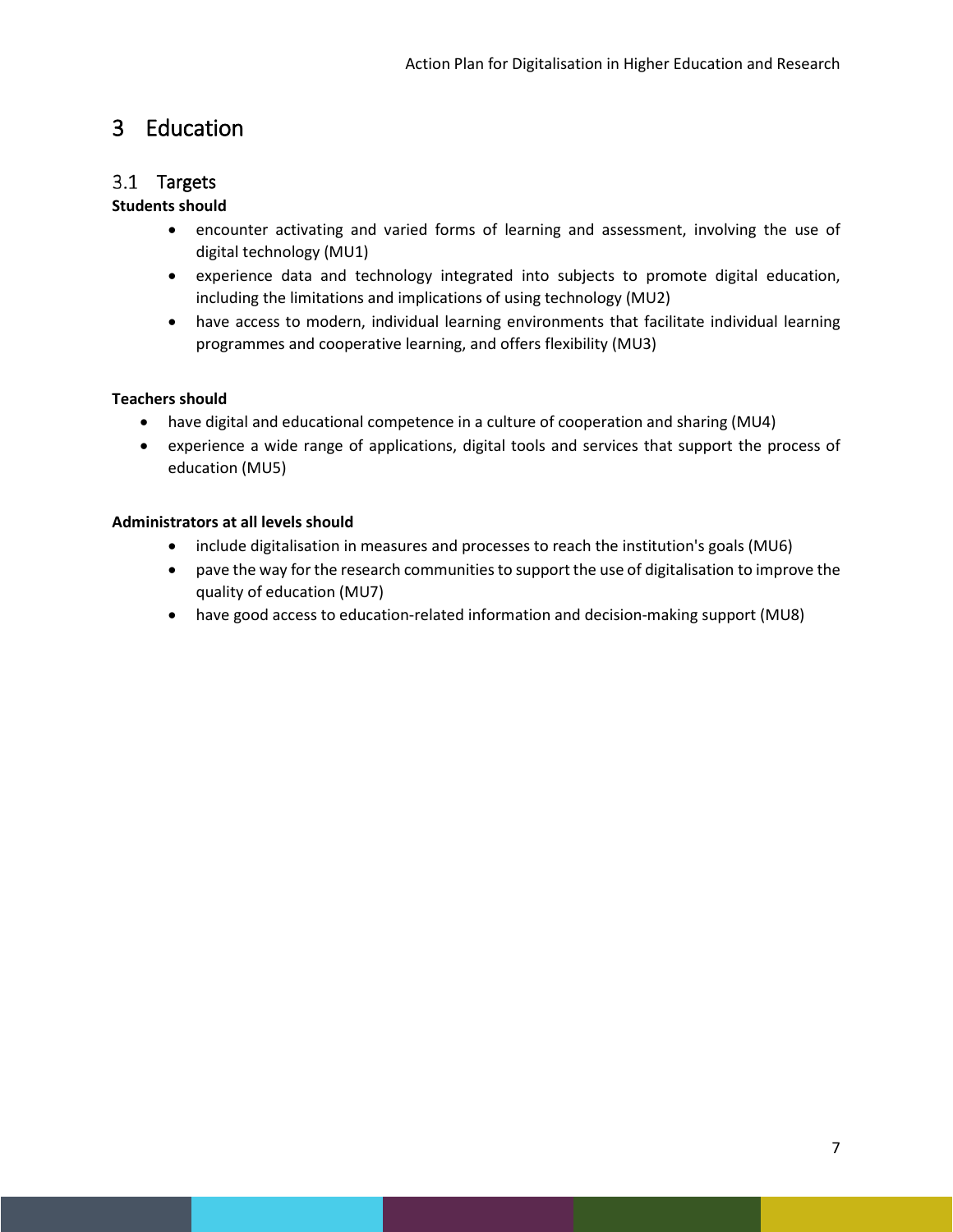| #              | <b>Description</b>                                                                                                                                                                                                                                                                       | Target code                          |
|----------------|------------------------------------------------------------------------------------------------------------------------------------------------------------------------------------------------------------------------------------------------------------------------------------------|--------------------------------------|
| U1             | Improve and renew learning processes through digitised forms of learning.<br>Facilitate infrastructure for better teaching and learning. Increase production<br>and the sharing of digital learning resources.                                                                           | MU1<br>MU2<br>MU5<br>MU6<br>MU7      |
| U <sub>2</sub> | Further develop the opportunities offered by digital assessment in keeping<br>with the needs of the research communities and as support for active<br>learning, teaching and assessment.                                                                                                 | MU1<br>MUS<br>MU <sub>6</sub>        |
| U <sub>3</sub> | Implement measures to increase digital competence based on the needs of<br>the academic communities and institutions and pave the way for sharing<br>learning materials. Establish common platforms for storing and sharing<br>examples of good practice from universities and colleges. | MU4<br>MU7                           |
| U4             | Learning analytics - big data about the teaching and learning processes give<br>insight into activities that provide grounds for continuous improvement of<br>teaching at several levels and enable data-driven educational research.                                                    | MU1<br>MU5<br>MU8                    |
| U <sub>5</sub> | Optimise the academic administrative processes and solutions for student<br>support and academic planning.                                                                                                                                                                               | MU1<br>MU5<br>MU <sub>6</sub><br>MU8 |
| U <sub>6</sub> | Streamline and improve the admissions processes and solutions.                                                                                                                                                                                                                           | MU3<br>MU <sub>6</sub><br>MU8        |
| U <sub>7</sub> | Make the next generation national education platform an open ecosystem for<br>services. Define the terms, in university collaborations, for the further<br>development of today's platforms in the short- and mid-term.                                                                  | MU3<br>MU5                           |

#### <span id="page-8-0"></span>3.2 Initiatives

## <span id="page-8-1"></span>3.3 Priorities

The following political policies are used as the basis for setting priorities for measures in the field of education:

- The development of digital learning resources and flexible teaching programmes, the introduction of digital assessments and examinations.
- The relevance of work experience in education, e.g. cooperation between workplaces and institutions of higher learning, work experience during studies, more innovation and entrepreneurship in higher education.
- The Competence Reform "Lifelong learning" points to the need to develop flexible offers of further education. Encourage better cooperation on digital competence between working life and educational institutions.
- Greater student mobility calls for simpler administration, for the students as well as for the institutions.
- Service chains across services and sectors will benefit the citizenry and business and industry through goals to achieve more effective public administration, as described in the Norwegian government's emphasis on digital first choices. Annual requirements for efficiency through the ABE bureaucracy and efficiency reform.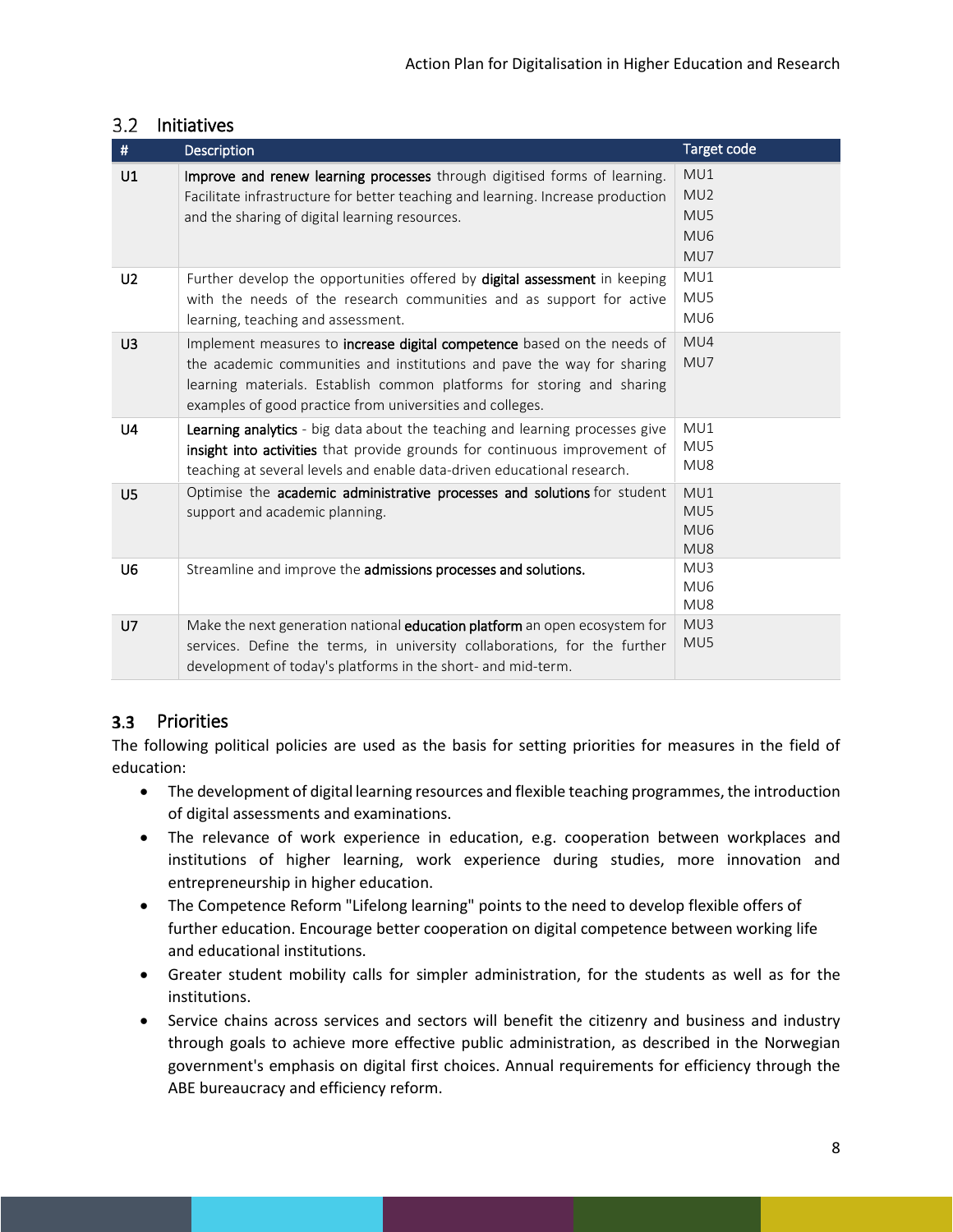#### **Priority: Learning processes of the future**

#### **(initiative U1, U2, U3 and U4)**

The initiative combines important requirements and expectations on the part of students, institutions and authorities through selected parts of the four initiatives.

- Promote better learning through new, digitalised forms of learning and assessment that also support lifelong learning and digital mobility (U1, U2).
	- o Provide processes and shared solutions to increase production and the sharing of digital learning resources (part of U1)
	- o Provide processes and shared solutions for summative and formative digital assessments (U2)
	- o Establish shared solutions for synchronous video instruction (e.g. webinars and streaming). Collaborate on developing/designing technology-rich teaching arenas for student-active forms of learning.
- Enhance digital competence: Collect research and documentation on good practice, examples and ideas for digitisation, and then establish a platform for sharing courses and examples of good practice:
	- $\circ$  Enhance the digital skills of employees in the sector of education in general (A5, F2)
	- $\circ$  Enhance the digital skills of teachers; provide more details about the use of technology in learning (U3)
	- o Acquire a shared solution for documenting educational competence (U3)
- Establish a shared solution for collecting and analysing data on learning that gives teachers, students and administrators better insight into the learning processes, while providing data for further research on the educational processes (U4, contributor to A5)

The individual institution is responsible for implementing subject-centric solutions and innovative projects. To enhance the effect of measures, one should determine what may be a common denominator for several or all the institutions, where possible. Joint initiatives may be managed by one or more institutions, or by a national actor such as Unit.

Digital competence is a component of the educational expertise that the individual institution is responsible for developing. Unit's role is to coordinate what may be shared and to find technical solutions for sharing good practices and examples.

Diku has a system of instruments to promote educational quality that is designed to support the learning processes of the future. The institutions can apply for funds from Diku to develop such learning processes. Diku will also take the initiatives for surveys and for the sharing of relevant lessons learned for development work.

#### **Priority: Simplified academic administration and student admission (initiatives U5 and U6)**

This is part of the strategic priority *Foundation for mobility and sharing:*

• Develop standardised interfaces for the reuse of data, making it possible for institutions and the market to develop integrations and applications. This is a prerequisite for several comprehensive user migrations for students across systems (U5 and U6)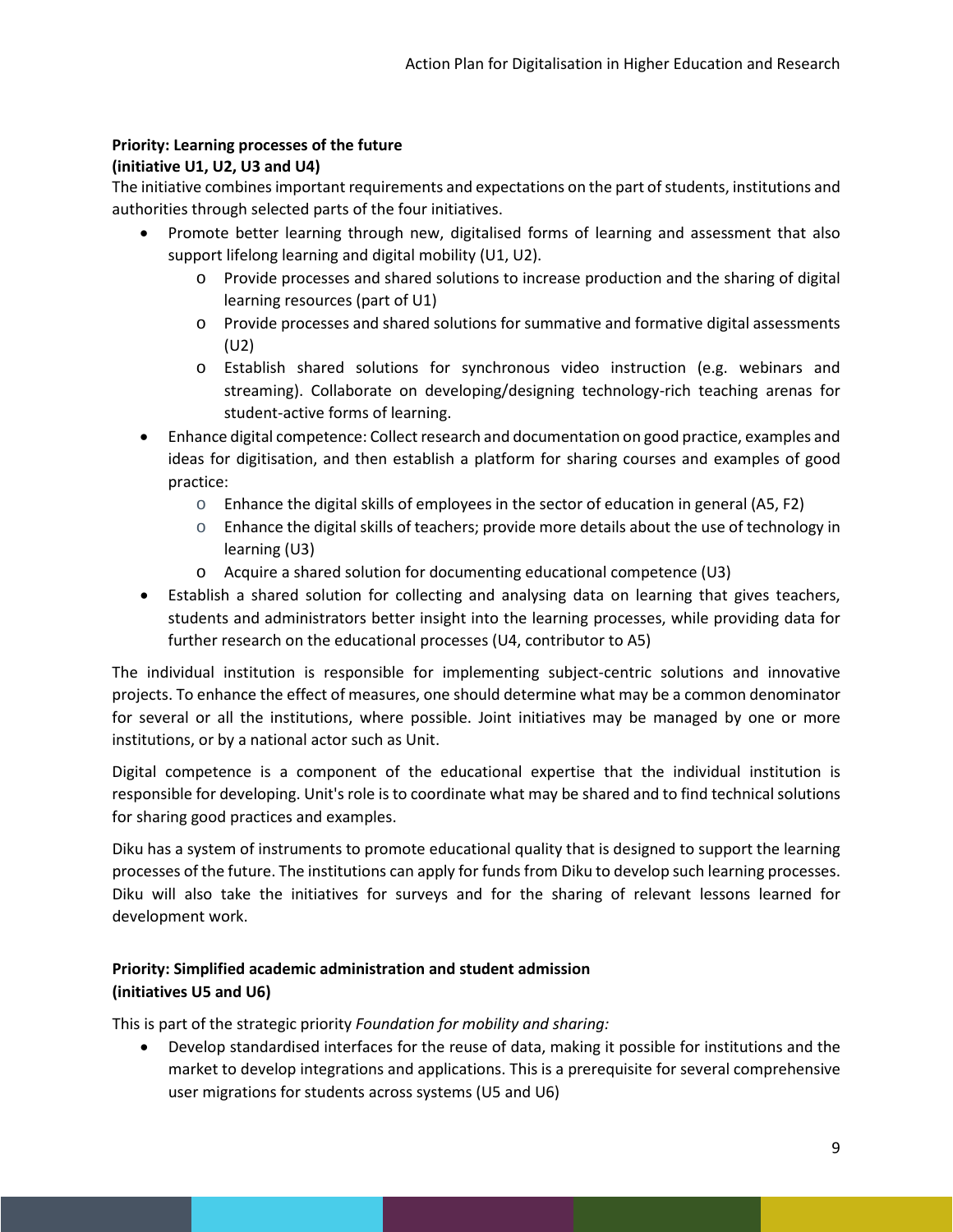- Modernise processes and solutions organised for coordinated general admission, admission to further education and other general admissions (U6)
- Identify opportunities to simplify and enhance the efficiency of processes and solutions for mobility and international student exchanges (U5)
- Continue working on Arbeidslivsportalen (Education to Work life portal) (U5)

In academic administration and student admissions, one should strive to achieve a high degree of shared solutions across institutions.

Initiative U7 is not a priority in this phase (2019-2021), but isincluded in the measures because the existing platforms are being opened to third parties, and investments are being made in basic infrastructure through initiatives related to infrastructure, middleware and data.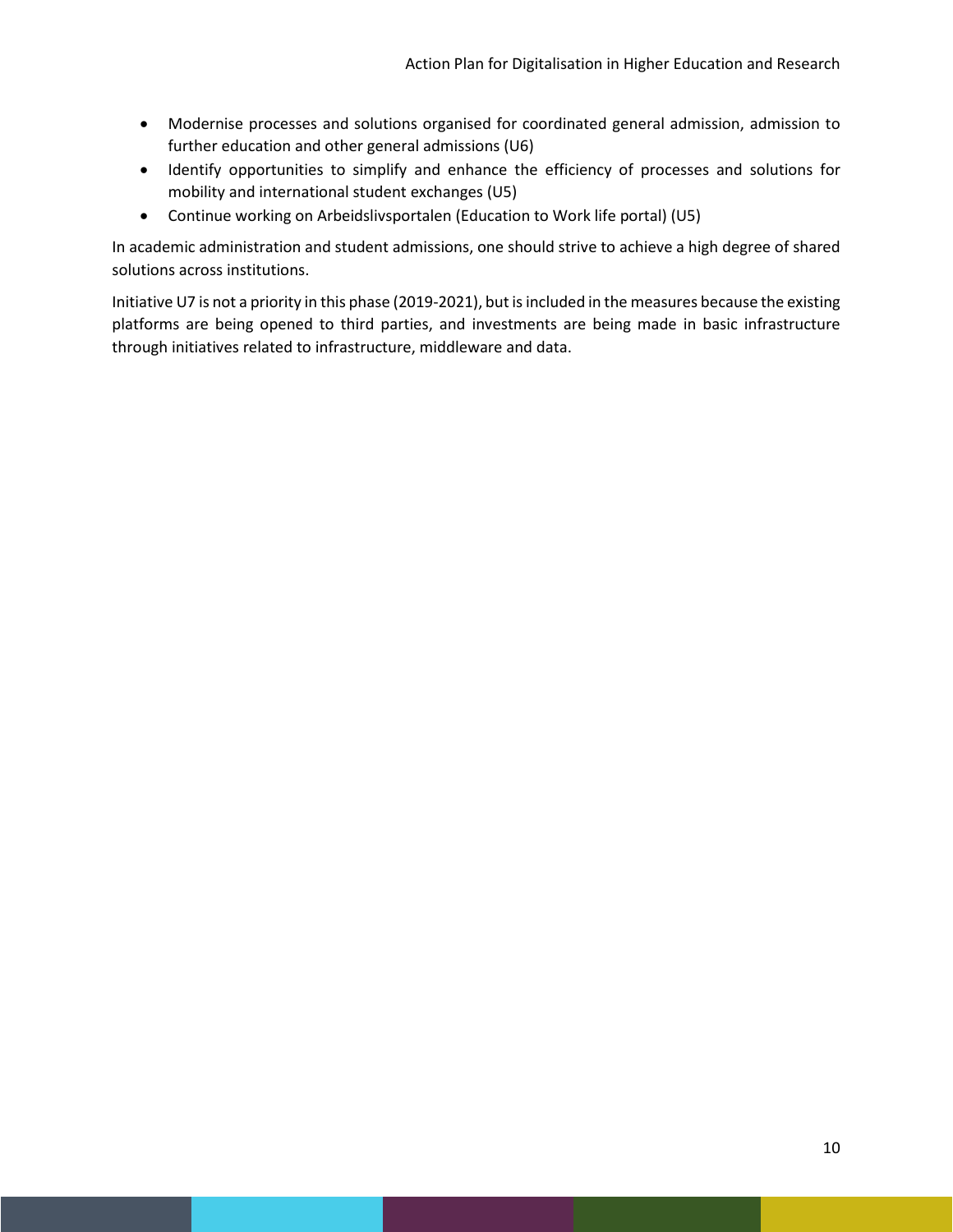# <span id="page-11-0"></span>4 Research

## <span id="page-11-1"></span>4.1 Targets

#### **Researchers in higher education, health, and at research institutes should**

- have access to research publications, research data and public data as the basis for their work (MF1).
- make research results (publications, data, etc.) easily retrievable and make them as available for reuse, as possible (MF2).
- have access to a clear, user-friendly set of services that supports both academic and administrative tasks (MF3).
- have access to services that make it possible to effectively interact with other researchers across disciplines and sectors, nationally and internationally (MF4).
- have access to instruction that leads to the expertise needed to exploit the services optimally (MF5). efficiency

#### **Research managers at all levels should**

• have good access to information and to the information needed for making decisions (MF6).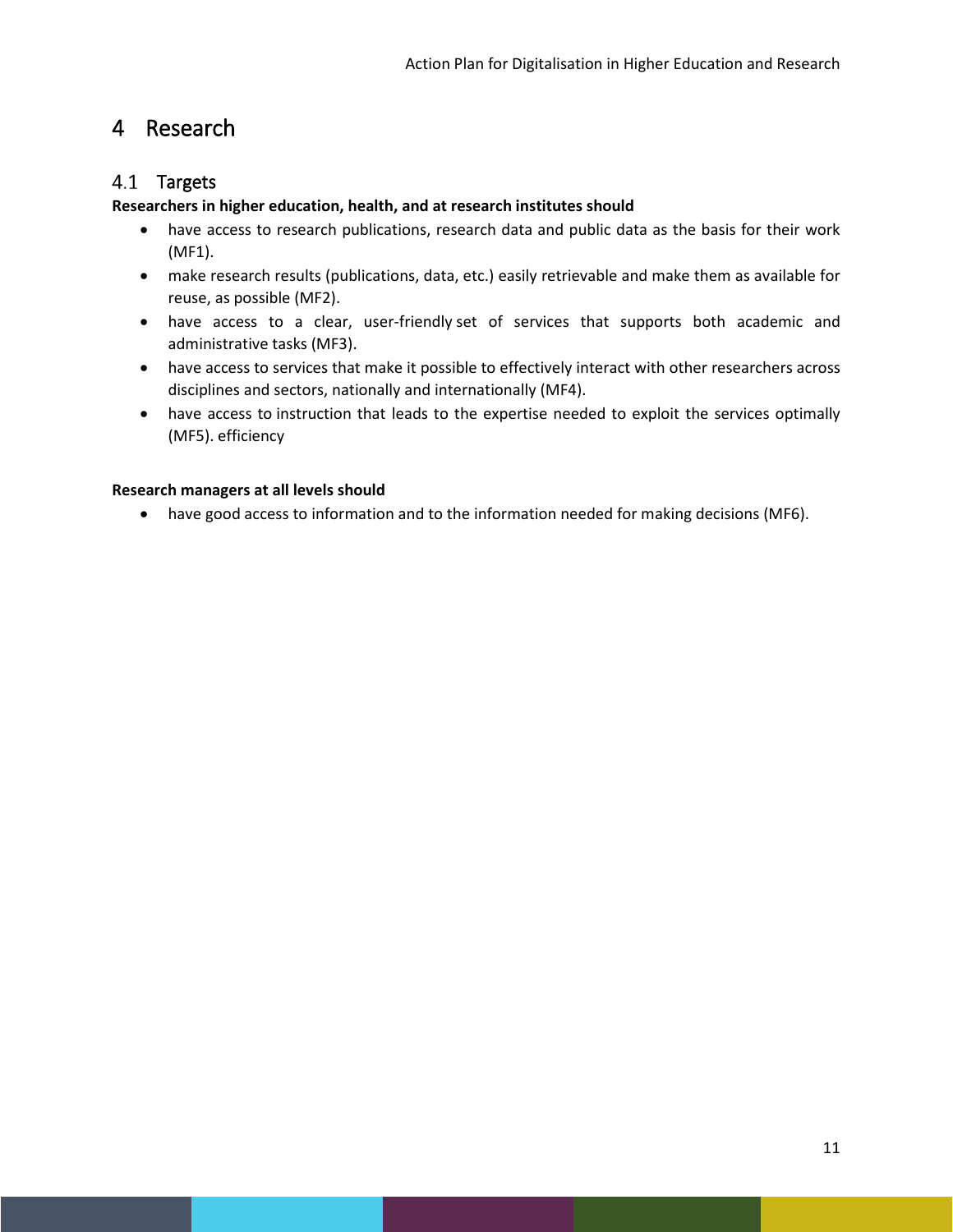# <span id="page-12-0"></span>4.2 Initiatives

| $\#$           | <b>Description</b>                                                                                                                                                                                                                     | <b>Target code</b>                                             |
|----------------|----------------------------------------------------------------------------------------------------------------------------------------------------------------------------------------------------------------------------------------|----------------------------------------------------------------|
| F1             | Professionalised research support. Support services that simplify every step of the research<br>process and ensure that registered information can be reused.                                                                          | MF3                                                            |
| F <sub>2</sub> | Shared educational programmes. Researchers and administrators shall find the help and<br>guidance they need easily, when they need it.                                                                                                 | MF <sub>2</sub><br>MF5                                         |
| F <sub>3</sub> | Services to support cooperation. Researchers should be able to collaborate with colleagues<br>nationally and internationally simply and seamlessly, and across disciplines.                                                            | MF4                                                            |
| F <sub>4</sub> | Coordination supporting Open Science. Measures to promote Open Science are coordinated<br>with the institutions in a manner that helps to boost the aggregate effect, and involves all<br>stakeholders.                                | MF1<br>MF <sub>2</sub><br>MF3<br>MF4<br>MF5<br>MF <sub>6</sub> |
| F <sub>5</sub> | Open publications. All Norwegian research publications are to be openly accessible by 2024<br>(Open Access), and Norway shall contribute to the international work to ensure that this<br>also takes place at the international level. | MF1<br>MF <sub>2</sub>                                         |
| F <sub>6</sub> | Making research data available. Research data from Norwegian research institutes shall<br>comply with the FAIR data principles (findable, accessible, interoperable and reusable).                                                     | MF1<br>MF <sub>2</sub>                                         |
| F7             | Access to public data. More effective routines for researchers who require access to public<br>data as grounds for their research.                                                                                                     | MF1                                                            |
| F <sub>8</sub> | Shared services for storage and calculations. Ensure researchers and others have access to<br>generic services for storage and calculations.                                                                                           | MF3<br>MIMD3<br>MIMD4<br>MIS <sub>6</sub>                      |
| F <sub>9</sub> | Good reports and decision-making support. Leaders shall have access to the information they<br>need to be able to make good decisions and strategic choices.                                                                           | MF <sub>6</sub>                                                |

## <span id="page-12-1"></span>4.3 Priorities

The following political initiatives are used to rank priorities for measures in the field of research:

- Open Science, i.e. making the research more accessible by stimulating more open reporting on research and more open data<sup>[7](#page-12-2)</sup>.
- Simplify the bureaucracy attached to applications for research funding and generally simplify the administrative burden researchers bear.
- Annual efficiency requirements under the ABE reform will also guide the priorities.

## **Priority: Simplify research administration (Initiatives F1 and F2)**

<span id="page-12-2"></span> $<sup>7</sup>$  National goals and guidelines for Open Access to research articles:</sup>

[https://www.regjeringen.no/no/dokumenter/nasjonale-mal-og-retningslinjer-for-apen-tilgang-til-vitenskapelige](https://www.regjeringen.no/no/dokumenter/nasjonale-mal-og-retningslinjer-for-apen-tilgang-til-vitenskapelige-artikler/id2567591/)[artikler/id2567591/](https://www.regjeringen.no/no/dokumenter/nasjonale-mal-og-retningslinjer-for-apen-tilgang-til-vitenskapelige-artikler/id2567591/)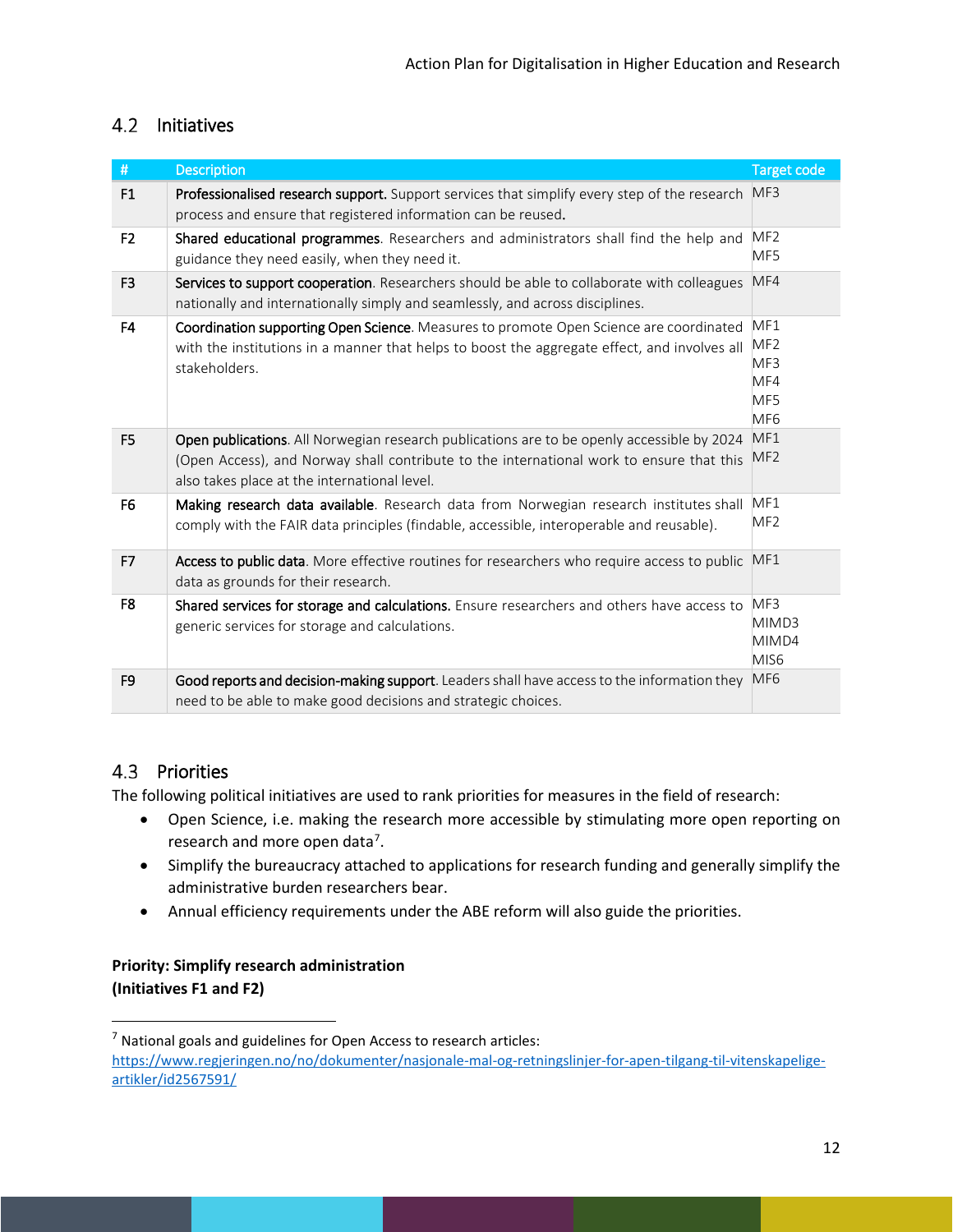Ensure the most efficient possible use of researchers' time, provide good supervision and make it easy to choose good practice.

These points are part of the strategic priority *Foundation for mobility and sharing*:

- The general roadmap for developing shared services for researchers across university and university college institutions, sector of health and research institutes for better coordination and good communication.
- Good, continuous support services for both research and administrative tasks through all steps in the research process.
- Greatest possible automated retrieval of information and reuse of information between the services to avoid double registration. Establish authoritative IDs (e.g. for individuals, projects and organisational units) to make this possible. Preparations must be made by the various service providers and in the individual institution to begin using them.
- Efforts to simplify office support (log in, email/calendar, etc.) across organisations, sectors and countries.
- Overview of Norwegian research by combining Cristin and a new national knowledge repository. To reuse information as much as possible to reduce the need for reporting.
- Guidances for researchers and support personnel on how to use the different shared services. Establish a national group for cooperation on learning how to use research services.

#### **Priority: Open science**

#### **(Initiatives F4, F5, F6, F7 and F8)**

Better access to information for researchers, more reuse of research results and data. Higher quality research, transparency in the assessment of research and researchers. Invite the public to partake in the research process.

- Access to services to collaborate on datasets (with different degrees of sensitivity) during a research project.
- Easier access to use public data as grounds for research, including sensitive public data.
- Ample information to everyone through openaccess.no (and openscience.no). Common website for information from the Research Council, Unit and Universities Norway.
- Establish common solutions for the easiest possible completion of data processing plans and cooperate on learning good practice for data management.
- Access to research data (in compliance with access management and the sensitivity of the data) and publications for researchers, business, industry and public administration to be able to build further on earlier research.
- A new type of publishing agreements under which the copyright to publications is not transferred to the publishers.
- Redirect cash flows so that funding for open publishing is available where it is needed. All researchers shall have the opportunity to publish.
- Simple access for everyone to the storage of publications in the knowledge repository.
- Ensure that national services are aligned with international strategies and services.
- Researchers have access to good services for the storage and management of research data, and data from Norwegian research projects complies with the FAIR data principles (findable, accessible, interactive and reusable). As open as possible and as closed as necessary.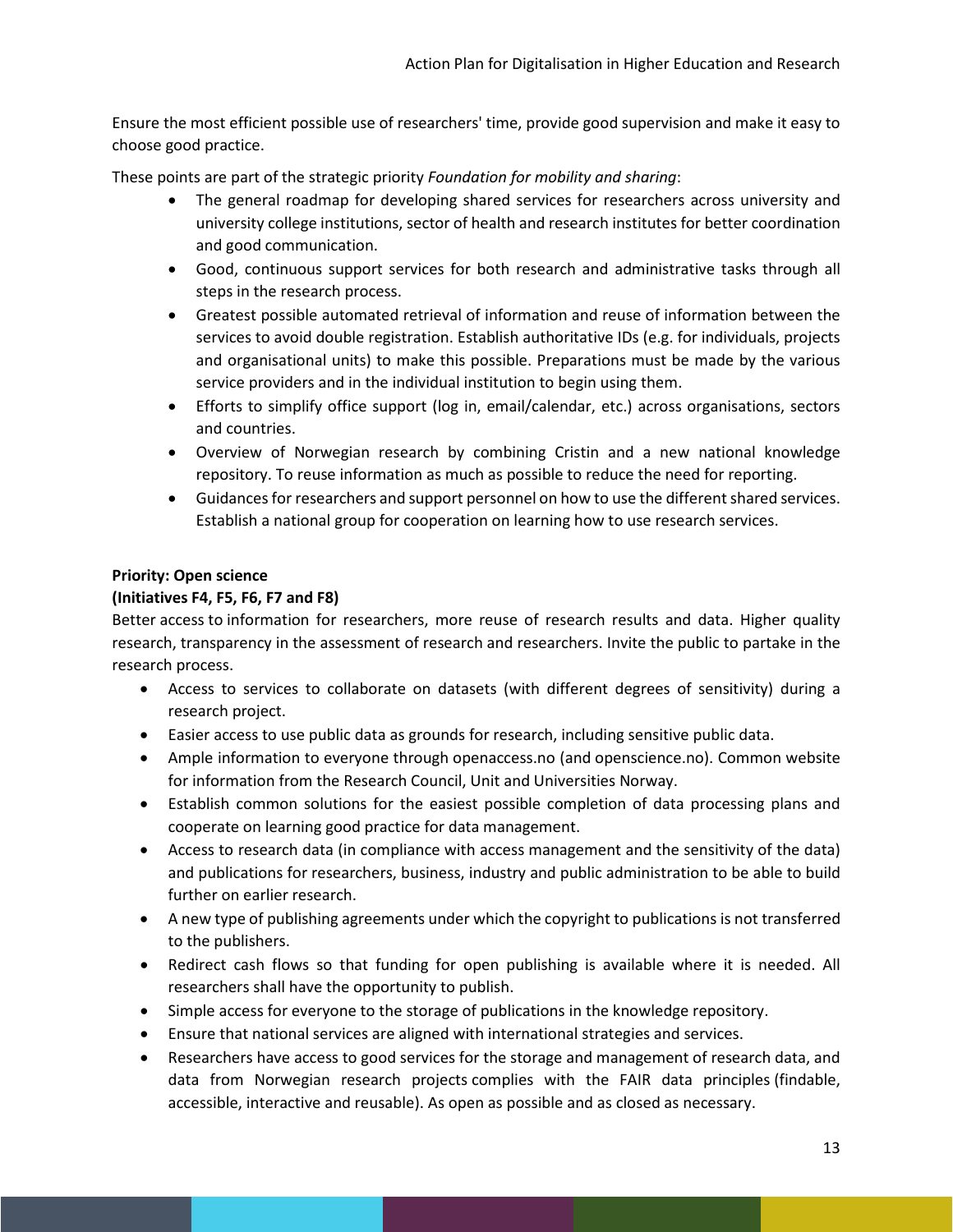# <span id="page-14-0"></span>5 Management and support services

# <span id="page-14-1"></span>5.1 Targets

- A joint system portfolio has been established, resolving interdisciplinary administrative needs (MA1):
	- o Administrative work processes and user interfaces are improved and streamlined through standardisation and digitalisation (MA1.1).
	- o Exploit automation and self-service to ensure services are simple, effective and user-friendly (MA1.2).
	- o All services, information and communications are, insofar as possible, digitally accessible (MA1.3).
- Management has good access to information and decision-making support (MA2).
- Administrative employees have the necessary digital skills to perform their duties efficiently (MA3).

# <span id="page-14-2"></span>5.2 Initiatives

| #              | <b>Description</b>                                                                                                                                                                                                                                                                                                 | <b>Target</b><br>code |
|----------------|--------------------------------------------------------------------------------------------------------------------------------------------------------------------------------------------------------------------------------------------------------------------------------------------------------------------|-----------------------|
| A1             | Provide shared services for finances, payroll and accounting through the Norwegian<br>Government Agency for Financial Management (DFØ).<br>The solution shall support business processes in economy, payroll, budgets, orders for<br>payment, receivables for payment and project economy.                         | MA1                   |
| A2             | Provide shared services for administrative processing and documentation management.<br>Platform for digitalisation consisting of an administrative processing platform, a core archive<br>with a service interface, data integrations and functionality for the configuration and<br>automation of work processes. | MA1                   |
| A <sub>3</sub> | Provide shared services for strategic HR.<br>The solution will include staff planning, recruitment, reception and start-up,<br>peer follow-up, wage negotiations, working environment development and HR analyses.                                                                                                 | MA1                   |
| A4             | Survey the need for improving administrative employees' digital skills and propose measures.<br>Establishment of a concept for sharing competence.                                                                                                                                                                 | MA3                   |
| A <sub>5</sub> | Establish technical solutions that enable decision-making support for leaders at all levels, based<br>on data from research, education and administration in cooperation with infrastructure,<br>middleware and data (IMD).                                                                                        | MA <sub>2</sub>       |
| A6             | Provide shared services for office support, project management and client operations, featuring<br>efficient common ways of working and high common user skills, effective interaction across<br>subject areas and economies of scale.                                                                             | MA1                   |

# <span id="page-14-3"></span>5.3 Priorities

To support research and education, measures designed to contribute to economisation and simplification will guide the setting of priorities in the field of administration. Modern technology offers opportunities for improving the quality of the administrative and leadership-oriented tasks that are currently characterised by a great deal of manual labour.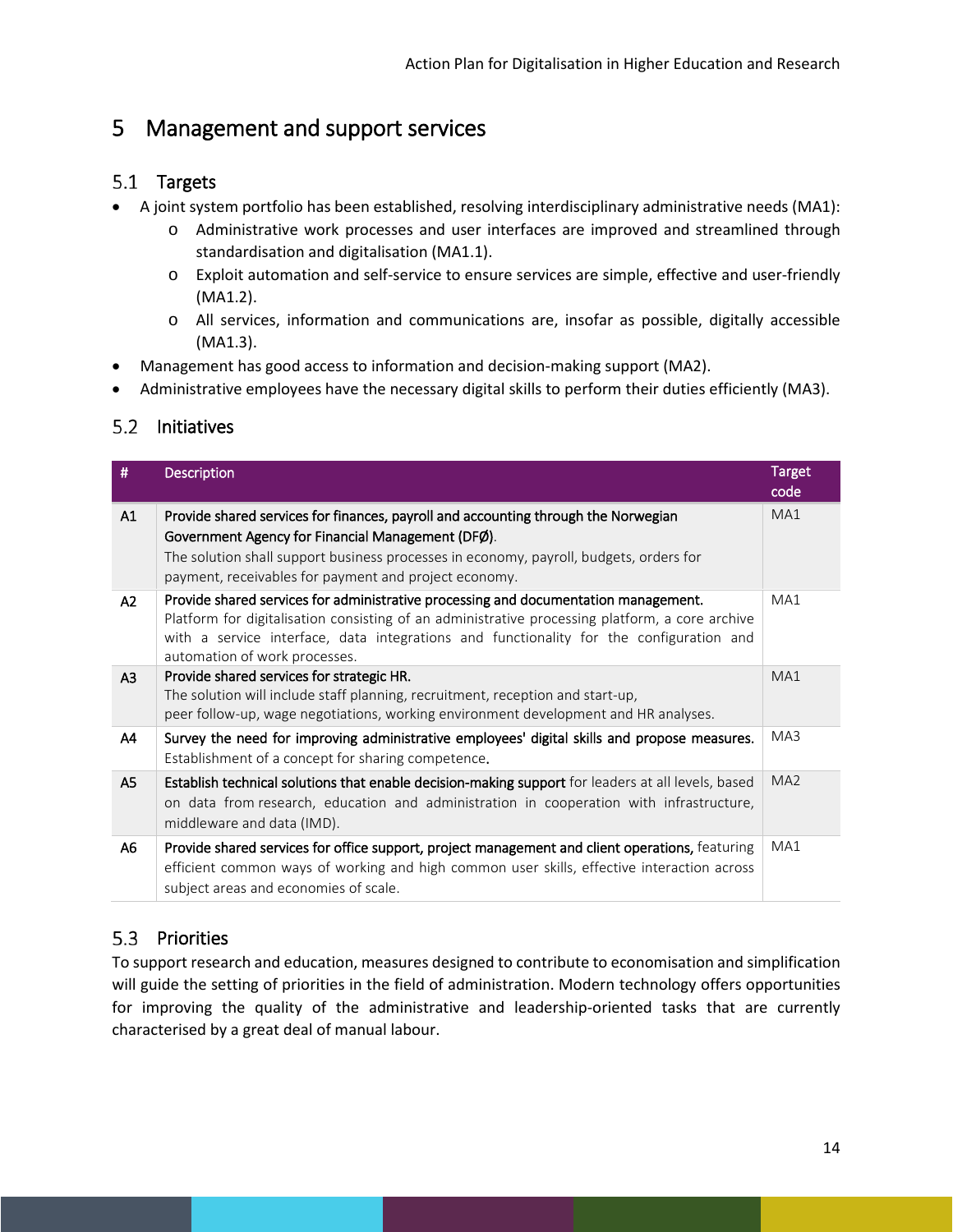The targets point clearly in the direction of shared services and joint systems. There is a considerable potential for improving quality and making more efficient use of resources through standardising, improving and streamlining of work processes and services. Most initiatives entail a continuation of activities that have already been initiated in the sector of higher education. There is clearly a need for coordination and alignment. A high level of activities to establish identical work processes and shared services are being planned and taking place under the auspices of the BOTT cooperation forms the basis for initiatives to establish the new joint solutions designed to be used by the entire sector of higher education.

The work of alignment and involvement will be coordinated by Unit to ensure that institutions outside of BOTT are involved in ongoing processes. The future administrative regimen will be designed as part of the work with a model for service management.

To take advantage of the opportunities that digitalisation offers for reaching the goals of the institutions and the sector, it is important to make concerted efforts to gain better insight and provide decisionmaking support. The sector needs good decision-making support. Moreover, there is a need for equal access to authoritative data sources required to analyse and build up qualitative and quantitative decisionsupport systems for both the owner (the Ministry of Education and Research) and for each individual institution. This will enable continuous follow up of undertakings against defined indicators and enable leadership at every level to be a driving force and catalyst for quality and necessary development processes.

#### **Priority: Shared services for the sector of higher education**

#### **(Initiatives A1-A3)**

Shared systems for finances and payroll, administrative procedures and documentation management, as well as strategic HR, will be established for universities and university colleges.

In finances and payroll, the Norwegian Government Agency for Financial Management (DFØ) was chosen as a supplier to the BOTT project. The general rule is that these services will be shared and standardised. There may be local adaptations, e.g. strategic HR and administrative solutions based on significant differences in strategy, needs and the size of the institutions.

To achieve the anticipated gains and use the services effectively, good processes must be implemented to develop the digital skills of the users.

#### **Priority: Establishing technical solutions to enable decision-making support**

#### **(Initiative A5)**

Academic and administrative leadership at all levels needs a forward-looking service for decision-making support, which, as simply as possible, reuses the data. The service must ensure that leaders at all levels have a holistic view across central disciplines (studies, research, leadership and general administration) cf. target MA2. During the current plan period, common data definitions, master data in selected fields and common central parameters will be established based on the needs of the Ministry of Education and Research.

This initiative assumes close collaboration with the area of infrastructure, middleware and data (IMD). It is also related to the measure *"Good reports and decision-making support* (F9)" and to "*Learning Analysis*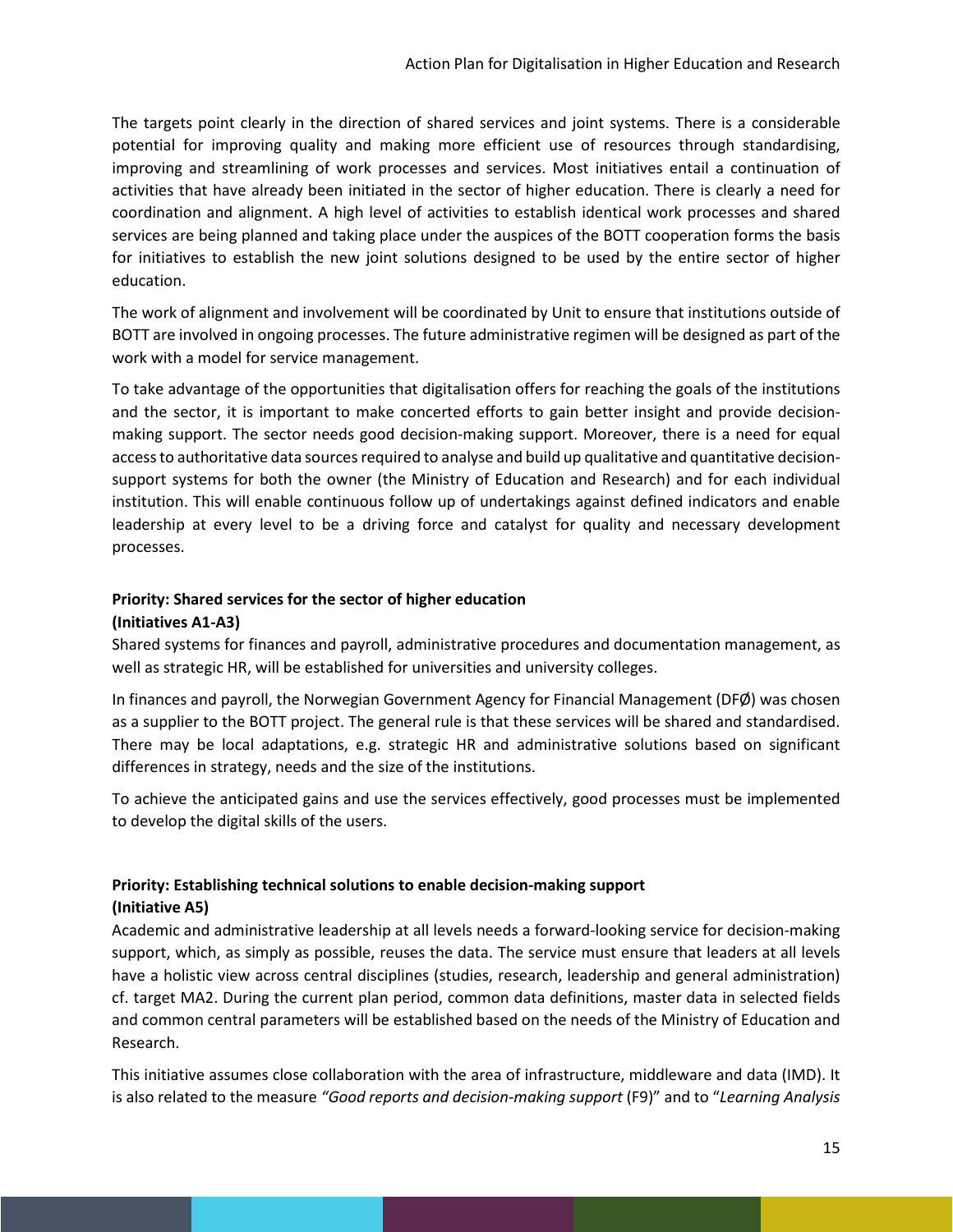(U4)". A shared solution will be established as the basis, offering opportunities for undertakings to develop/adopt solutions at the top according to their own needs, e.g. presentation layers or their own local management parameters.

Initiative A6 "*Shared services for office support, project management and client operations"* will be postponed until the next period.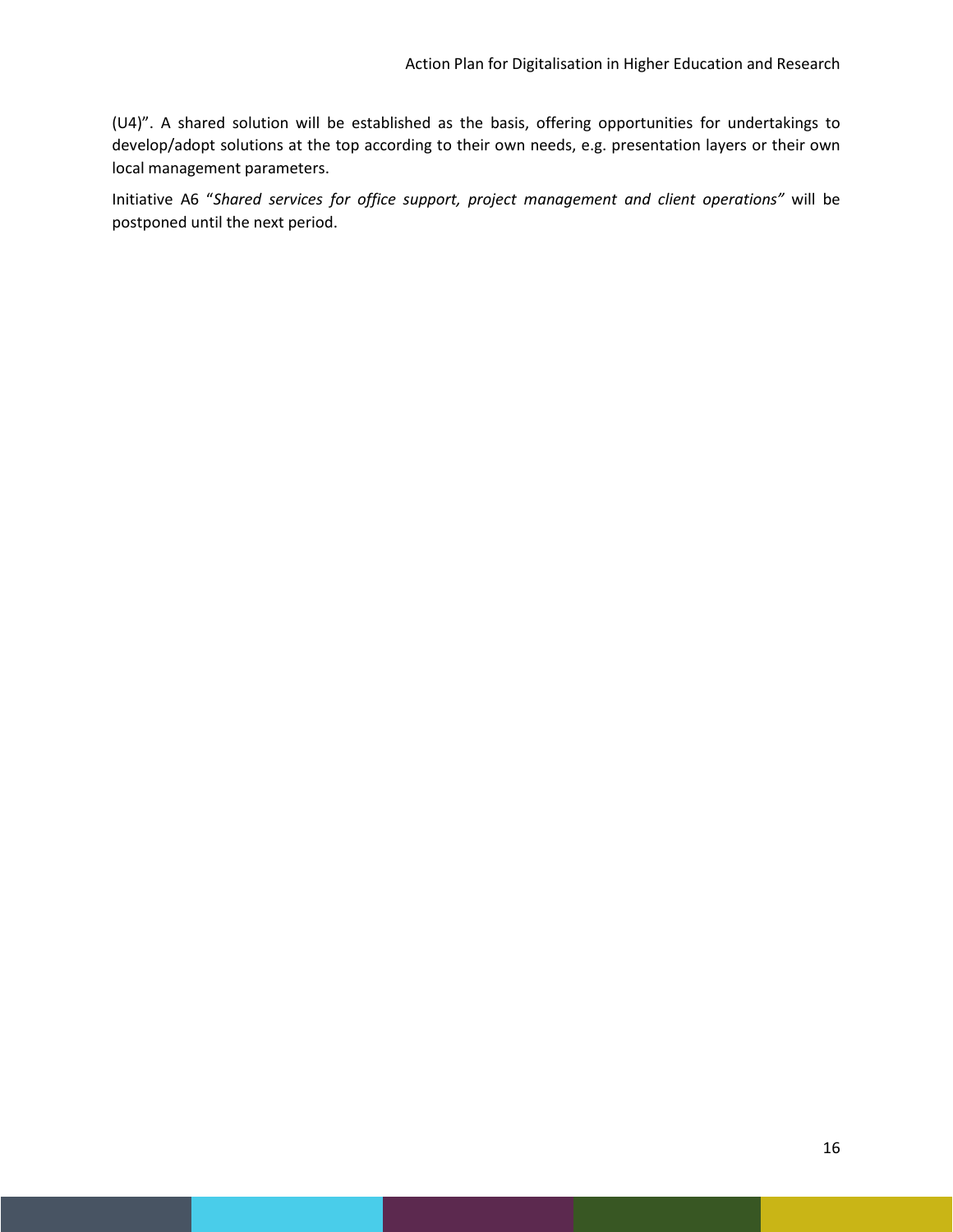# <span id="page-17-0"></span>6 Infrastructure, middleware and data (IMD)

## <span id="page-17-1"></span>6.1 Targets

- The user has convenient, secure and appropriate access to the necessary digital resources (MIMD1).
- ICT solutions communicate (MIMD2).
- Data is securely collected, processed, shared and archived. Good processing of data throughout its entire life cycle contributes to simplification, improvement and innovation (MIMD3).
- The infrastructure is flexible, accessible and secure. It paves the way for mobility and development and has enough capacity (MIMD4).

#### <span id="page-17-2"></span>6.2 Initiatives

| #                | <b>Description</b>                                                                                                                                                                                                                                                                              | <b>Target</b><br>code               |
|------------------|-------------------------------------------------------------------------------------------------------------------------------------------------------------------------------------------------------------------------------------------------------------------------------------------------|-------------------------------------|
| IMD1             | Establish a shared solution for identity and access management (IAM).<br>Shared IAM is an important prerequisite for other shared initiatives to boost digitization.                                                                                                                            | MIMD1<br>MIMD <sub>2</sub><br>MIMD3 |
| IMD <sub>2</sub> | Establish reference architecture and align solutions for integration services.<br>A common approach to exchanging and accessing data is to ensure good interaction<br>between ICT solutions. Includes interaction with data sources and IAM, testing and<br>technical implementations (IntArk). | MIMD <sub>2</sub><br>MIMD3          |
| IMD3             | Consistent data for process support, analysis, reporting and innovation.<br>Clarify responsibility for master data and make data accessible and easy to use.                                                                                                                                    | MIMD1<br>MIMD <sub>2</sub><br>MIMD3 |
| IMD4             | Bring the next generation research network to fruition.<br>Ensure enough distribution, availability, performance, capacity and flexibility in the<br>research network, also after the expiry of the current fibre agreement in 2023.                                                            | MIMD4                               |
| IMD5             | Alignment of ICT infrastructure on campus.<br>A common approach to the operation and management of ICT infrastructure on campus<br>facilitates quality improvement, efficiency and security.                                                                                                    | MIMD1<br>MIMD <sub>2</sub><br>MIMD4 |

## <span id="page-17-3"></span>6.3 Priorities

The following political policies are used as the basis for setting priorities for measures within IMD:

- Enabling joint capabilities in infrastructure, middleware and master data will be given priority, as many of them will be prerequisite for achieving new digital services.
- Paving the way for economic development, innovation and light-weight IT by offering open data and platforms.

Consistent and coherent IMD are prerequisites for efficient and effective digitalisation in higher education and research. The initiatives in the field of IMD are part of a necessary foundation on which other parts of the Action Plan depend: a shared digital foundation upon which a platform approach rest. Interaction with other sectors is necessary. The use and exchange of services across the sector of higher education, the sector of health and institutions in other sectors should be facilitated.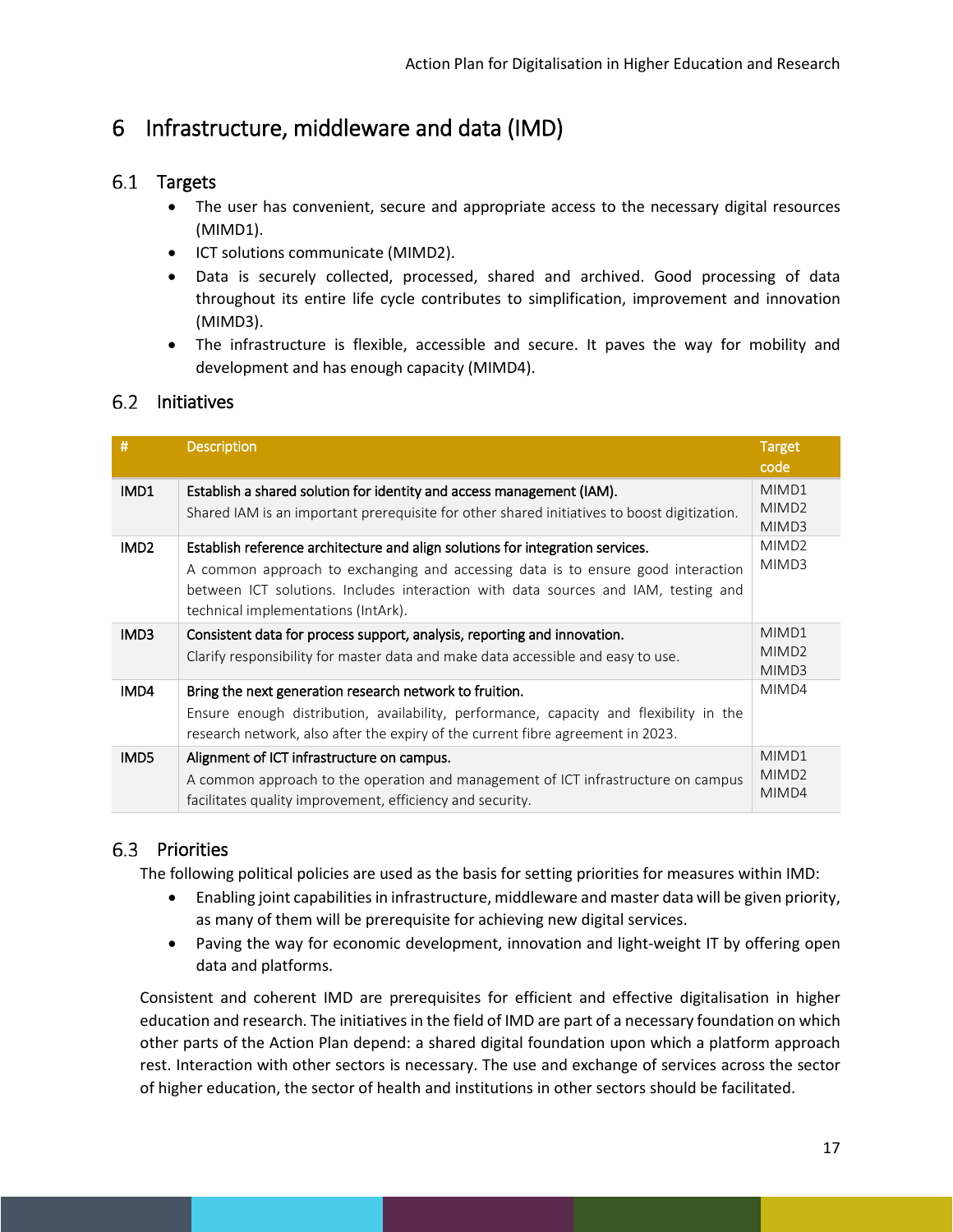#### **Priority: Infrastructure for identity, access and data (initiatives IMD1, IMD2 and IMD3)**

The field of education, the field of research and the field of administrative depend on work with common user identities and access management (IMD1), integration architecture (IMD2), master data and open data (IMD3). These three high-priority initiatives support standardisation and common solutions, increased mobility, lifelong learning, interaction and sharing across institutions and national borders. Further, they support the need for access to information and decision-making support and built-in data security. The initiatives address the user's need for access to digital resources, the need for ICT solutions to communicate with each other and the need for good processing of data that contributes to simplification, improvement and innovation.

High-priority measures include

- establishing common solutions for identity and access management (IAM) that also cover the need for interaction between higher education, the sector of health and institutes,
- clarifying responsibility for master data and for making data accessible and easy to use,
- establishing common reference architecture and technical solutions for integration services.

Beyond a technical foundation, there is also a need for:

- A shared understanding of some terms in the data sources,
- Accessibility mechanisms based on a shared understanding of roles,
- The ability to compare data from different sources using shared data models and consistent terminology.

Future work processes in learning, research and administration will change over time. We must define terms and design data models that are general and support the updated processes.

Several other measures are necessary, in IMD, to bring the Digitalisation Strategy to fruition:

#### **Infrastructure for networks, storage and calculations (initiatives IMD4, IMD5 and F8)**

The digital foundation for higher education and research also includes networks and services for storage and calculation. Initiatives are described for the next generation of research network (IMD4), coordination of ICT infrastructure on campus (IMD5) and storage and calculation services for researchers and others (F8). The initiatives address the need for access to digital resources, the need for flexible, accessible and secure infrastructure that facilitates mobility for students, researchers and teachers, as well as for development where the infrastructure does not set limits. It is necessary to take an overall view of the shared and local infrastructure.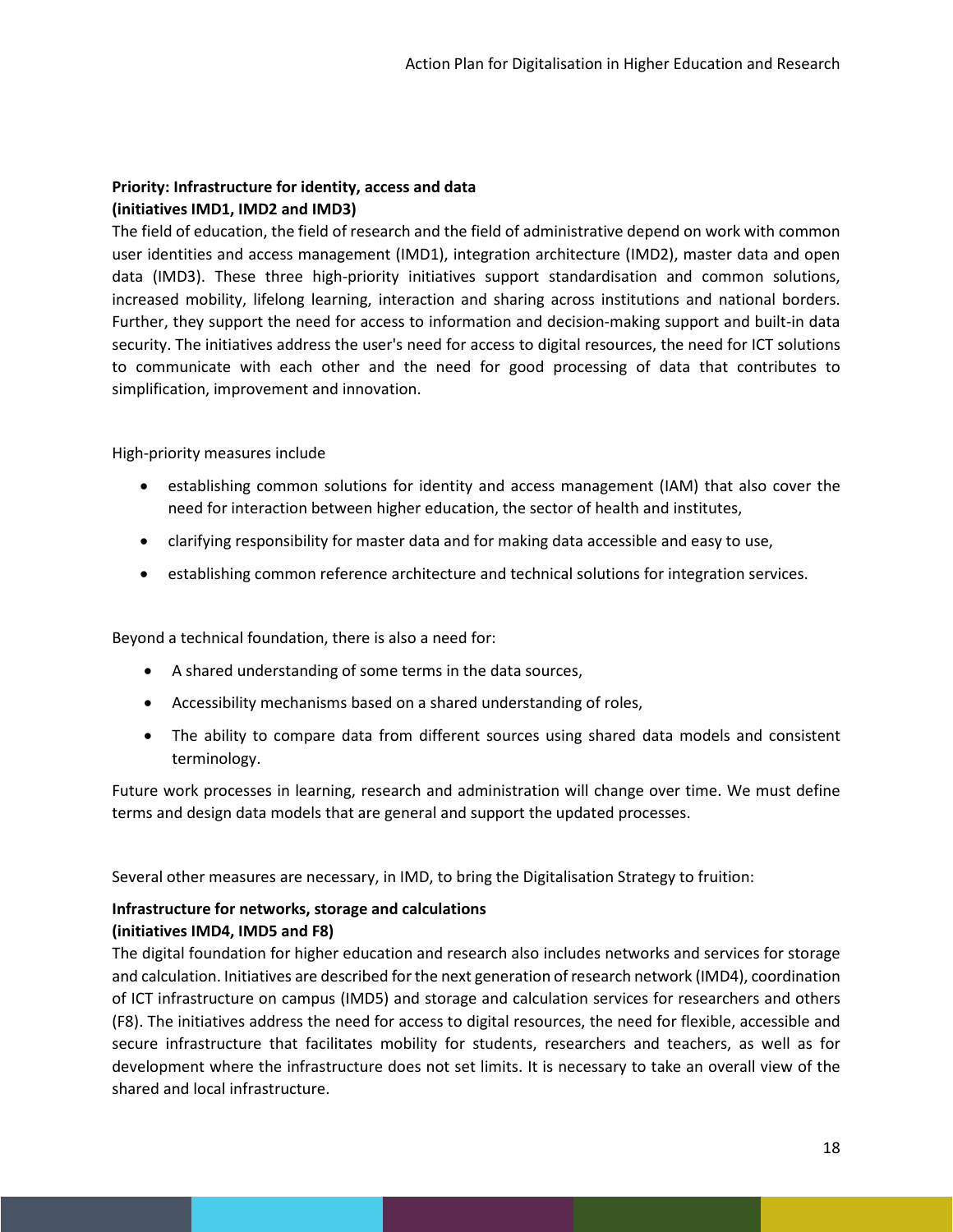The National Research and Education network (NREN) has been a success and the Action Plan assumes that this will continue. Bringing the next generation research network (IMD4) to fruition is handled by Uninett as part of the ongoing infrastructure work.

Uninett and the institutions cooperate in making assessments and testing related to the coordination of operations and management of ICT infrastructure on campus (IMD5). The IT communities at the major universities have significant expertise in this area and must play a central part in the work. Better integration of ICT infrastructure and research infrastructure must be handled in a manner that takes account of the institutions' academic autonomy in research.

Bringing to fruition services for storage and calculations (F8) is part of the strategic focus on open science. Work with national e-infrastructure for research is not part of this action plan. This involves important shared services, but with separate administration and funding. In spring 2019, a proposal will be presented for a separate strategy in this area *(E-infra 2030*)[8](#page-19-0) .

<span id="page-19-0"></span> <sup>8</sup> E-infra 2030:<https://www.sigma2.no/e-infra-2030>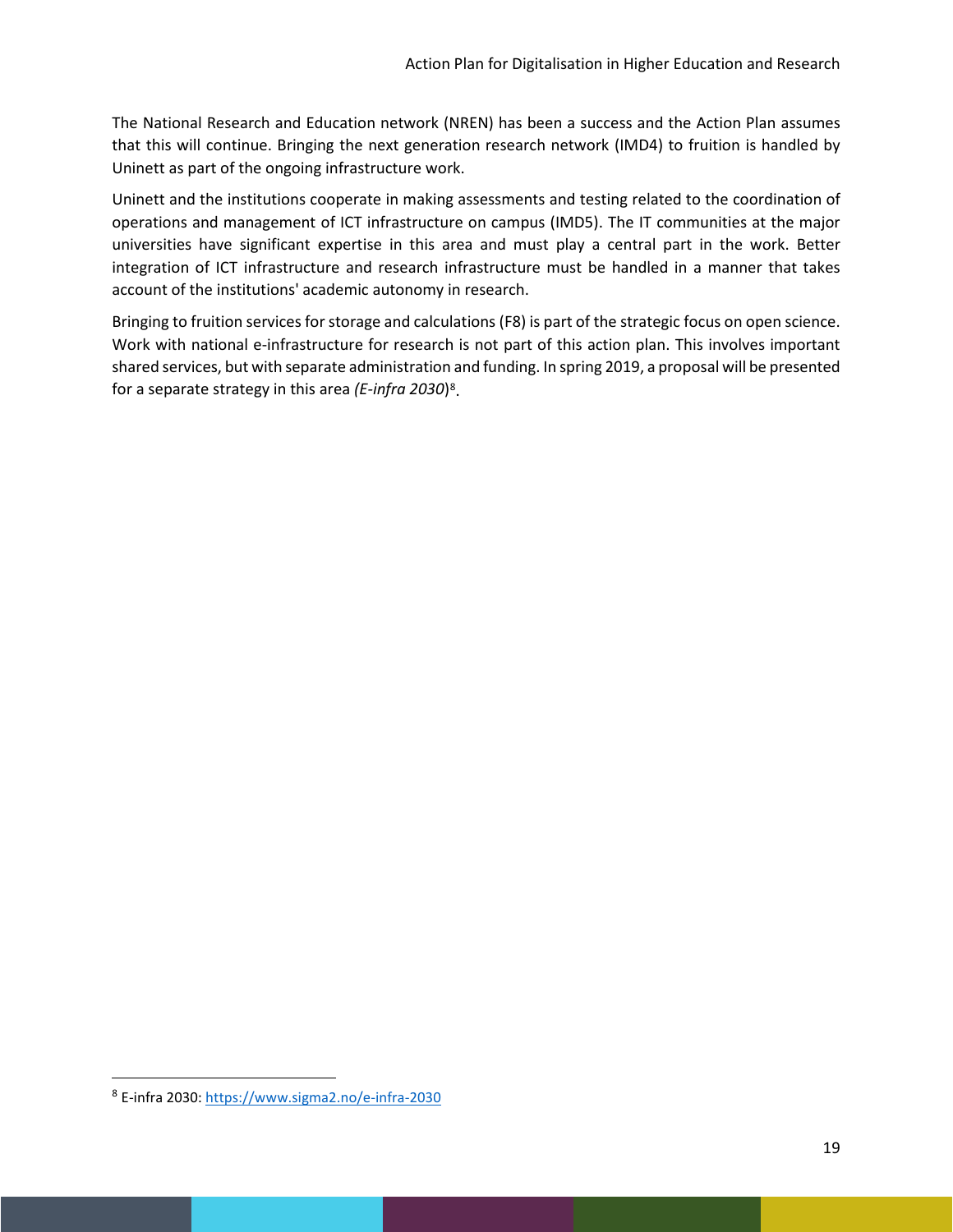# <span id="page-20-0"></span>7 Information security and data protection

## <span id="page-20-1"></span>7.1 Targets

- Overall management of data security and data protection offers a foundation for digitalisation and strategic efforts (MIS1).
- The institutions raise the requirements for data security and data protection, making them higher than the national minimum requirements based on their information value (MIS2).
- Management protects the institutions' information values and complies with national guidelines through systematic efforts for satisfactory data security and data protection (MIS3).
- Researchers handle the security of the data, including research data, and the research participants' data protection, in a satisfactory manner (MIS4).
- Students and employees process data so data security and data protection are safeguarded (MIS5).
- All use of data and ICT safeguards consideration for data security and data protection throughout the entire life cycle (built-in data security and data protection) (MIS6).

## <span id="page-20-2"></span>7.2 Initiatives

| #               | <b>Description</b>                                                                                                                                                                                                                                                                                                                                          | <b>Target</b><br>code                                            |
|-----------------|-------------------------------------------------------------------------------------------------------------------------------------------------------------------------------------------------------------------------------------------------------------------------------------------------------------------------------------------------------------|------------------------------------------------------------------|
| IS <sub>1</sub> | Strengthen the follow-up of data security in the sector of higher education.<br>Data security and data protection constitute a foundation for digitisation. This leads The<br>Ministry of Education and Research to introduce a new governance model for data security<br>to ensure goal achievement.                                                       | MIS1                                                             |
| IS <sub>2</sub> | Coordinate data protection work in the sector of higher education.<br>Establish a forum for data protection officers in the sector, for the sharing of competence,<br>lessons learned and best practice.                                                                                                                                                    | MIS1<br>MIS <sub>3</sub>                                         |
| IS <sub>3</sub> | Establish overall and joint detection and analysis capacity, as well as improve the general<br>handling of events throughout the entire sector.<br>Strengthen the ability to prevent, detect and deal with security events in the research<br>network. Strengthen the handling of events in compliance with the National Security<br>Authority's framework. | MIS1<br>MIS <sub>2</sub><br>MIS <sub>3</sub><br>MIS <sub>6</sub> |
| IS4             | Consider tools for additional systematics and structure in conducting risk assessments.<br>Shared methodology and systematics in the implementation and follow up of measures<br>after risk assessments. Make it easier to share risk assessments in the sector.                                                                                            | MIS1<br>MIS3                                                     |
| IS <sub>5</sub> | Advisory services for data security and data protection.<br>Establish an advisory service that meets the institutions' needs.                                                                                                                                                                                                                               | MIS1<br>MIS3                                                     |
| IS <sub>6</sub> | Upgrade skills relating to data security and data protection.<br>Good skills for employees and students are a prerequisite for achieving satisfactory data<br>security and data protection.                                                                                                                                                                 | MIS <sub>3</sub><br>MIS4<br>MIS5                                 |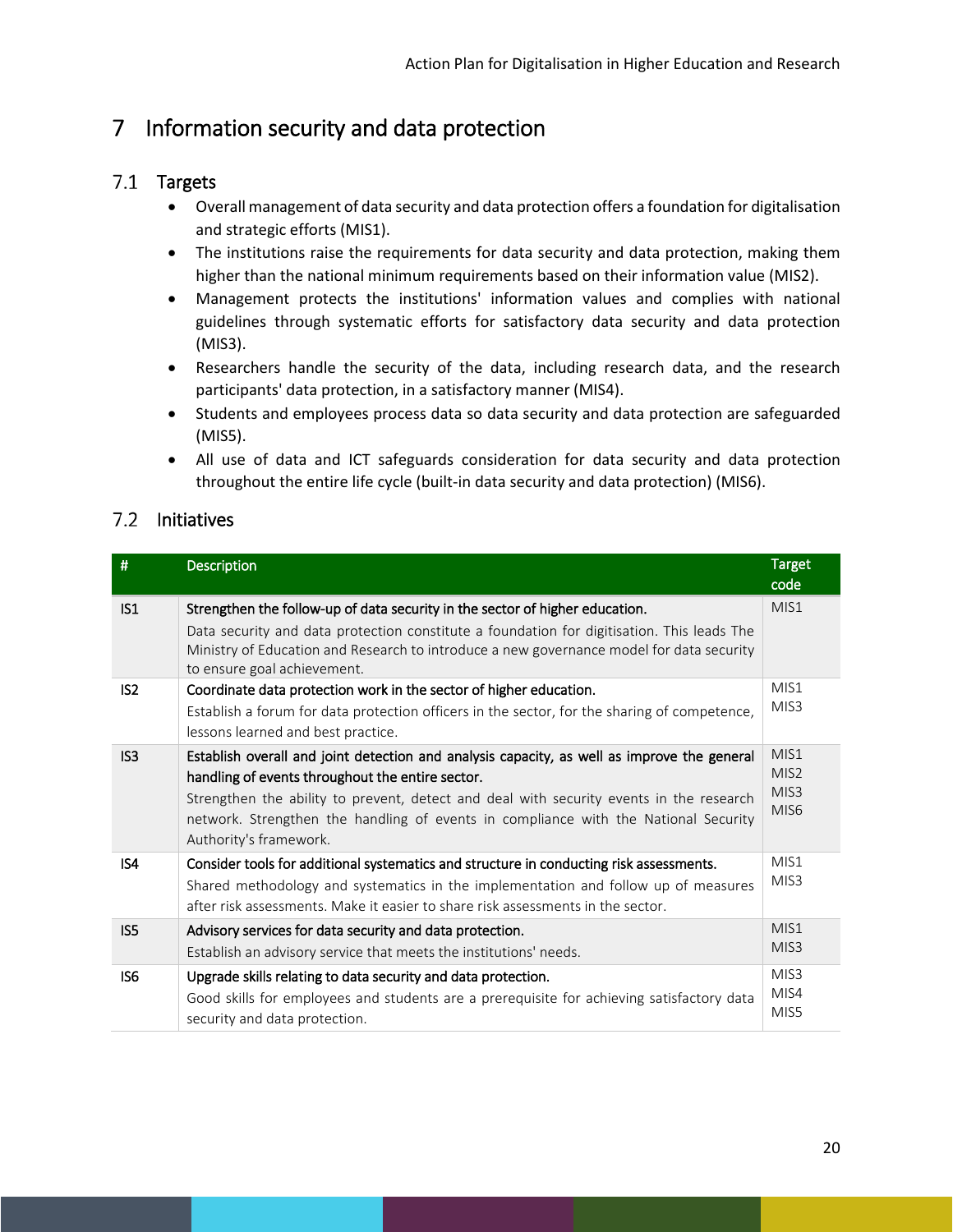# <span id="page-21-0"></span>7.3 Priorities

Data security and data protection are a clear political priority<sup>[9](#page-21-1) 10</sup>, and a foundation for successful digitisation. All the initiatives mentioned earlier are high priority. The Ministry of Education and Research has already allocated MNOK 17.5 per year for a four-year joint programme beginning in 2019.

The initiatives of digitalisation must be based on competence in data security and data protection to ensure that the solutions protect data and personal data in a satisfactory manner. It is also decisive that the individual user has a security culture and an awareness of security that will reduce the risk for breaches of data security and data protection.

<span id="page-21-1"></span><sup>&</sup>lt;sup>9</sup> National strategy for cyber securit[y https://www.regjeringen.no/no/dokumenter/nasjonal-strategi-for](https://www.regjeringen.no/no/dokumenter/nasjonal-strategi-for-digital-sikkerhet/id2627177/)[digital-sikkerhet/id2627177/](https://www.regjeringen.no/no/dokumenter/nasjonal-strategi-for-digital-sikkerhet/id2627177/)

<span id="page-21-2"></span><sup>&</sup>lt;sup>10</sup> National strategy for cyber security competence [https://www.regjeringen.no/no/dokumenter/nasjonal](https://www.regjeringen.no/no/dokumenter/nasjonal-strategi-for-digital-sikkerhet/id2627189/)[strategi-for-digital-sikkerhet/id2627189/](https://www.regjeringen.no/no/dokumenter/nasjonal-strategi-for-digital-sikkerhet/id2627189/)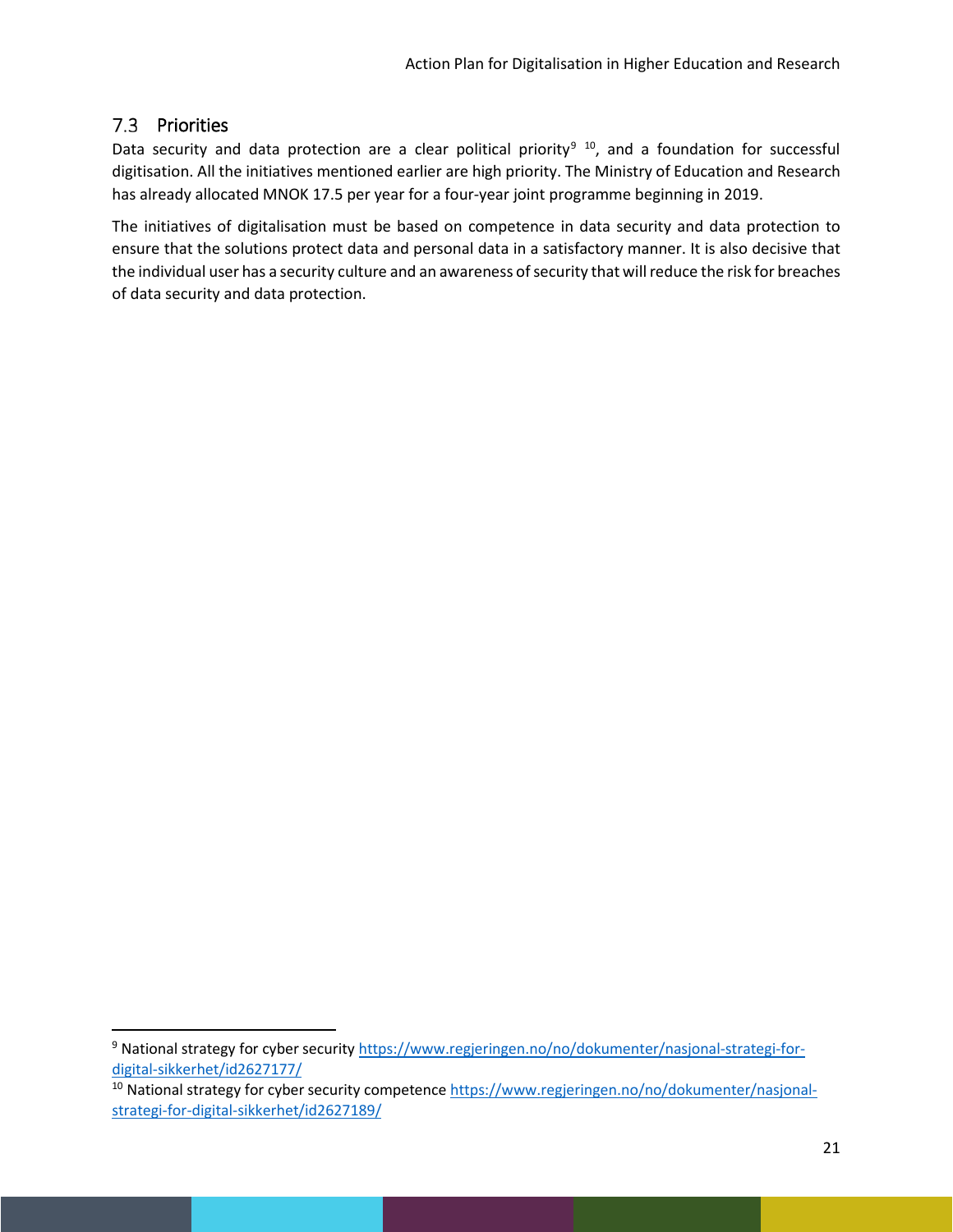# <span id="page-22-0"></span>8 Governance, organisation and financing

The Action Plan is intended to result in better services for higher education and research. The expert committees draw up initiatives and measures within their purviews, and the Digitalisation Board sets priorities through portfolio management. The expert committees provide support among users as well as professional expertise. To ensure user-centric solutions, end-users participation is mandatory for individual projects. The governance model ensures participation on the part of the institutions at every level.

The descriptions are focused on shared services and enabling platforms. Local initiatives will vary in order to take advantage of the local user-centric force of innovation at the institutions. The ranking of priorities will adhere to the principles:

- The closer the solutions are to administrative and support processes, the more the architecture and the solutions should be standardised and shared. These should be implemented as platforms that may in turn be used by other services.
- The closer the solutions are to teaching and research, the more the architecture and solutions should be flexible, enabling platforms and nonmandatory shared services with a high degree of institutional autonomy.

All those involved in higher education and research should be able to use the services being developed through joint investments. The Digitalisation Board will assign responsibility for implementation to institutions or national actors. Responsibility for the implementation (and piloting) of shared services will ensure good user involvement, contribute to building skills, ensure local influence on the solutions, and allow institutions to resolve their own challenges early on.

## <span id="page-22-1"></span>8.1 Governance model

The governance model<sup>[11](#page-22-2)</sup> is intended to ensure genuine user participation by drawing up the terms for national cooperation, strategic development, and the development of services and administrative models. It will include the institutions of higher education and research, as well as other users of the services, e.g. in the sector of health.

Strategic management rests with the Digitalisation Board<sup>[12](#page-22-3)</sup>, which is comprised of representatives of institutions of higher education and research. The Digitalisation Board shall promote digitalisation through national management and coordination. The board manages shared service development through portfolio management, and has an advisory role associated with respect to Unit's regulatory role.

<span id="page-22-2"></span> $11$  The governance model for digitalisation in higher education and research:

https://www.unit.no/sites/default/files/media/filer/2019/01/Styringsmodell-for-digitaliseringen-i-h%C3%B8yereutdanning-og-forskning.pdf

<span id="page-22-3"></span><sup>12</sup> Mandate for the Digitiailsation Board:<https://www.unit.no/mandat-digitaliseringsstyret>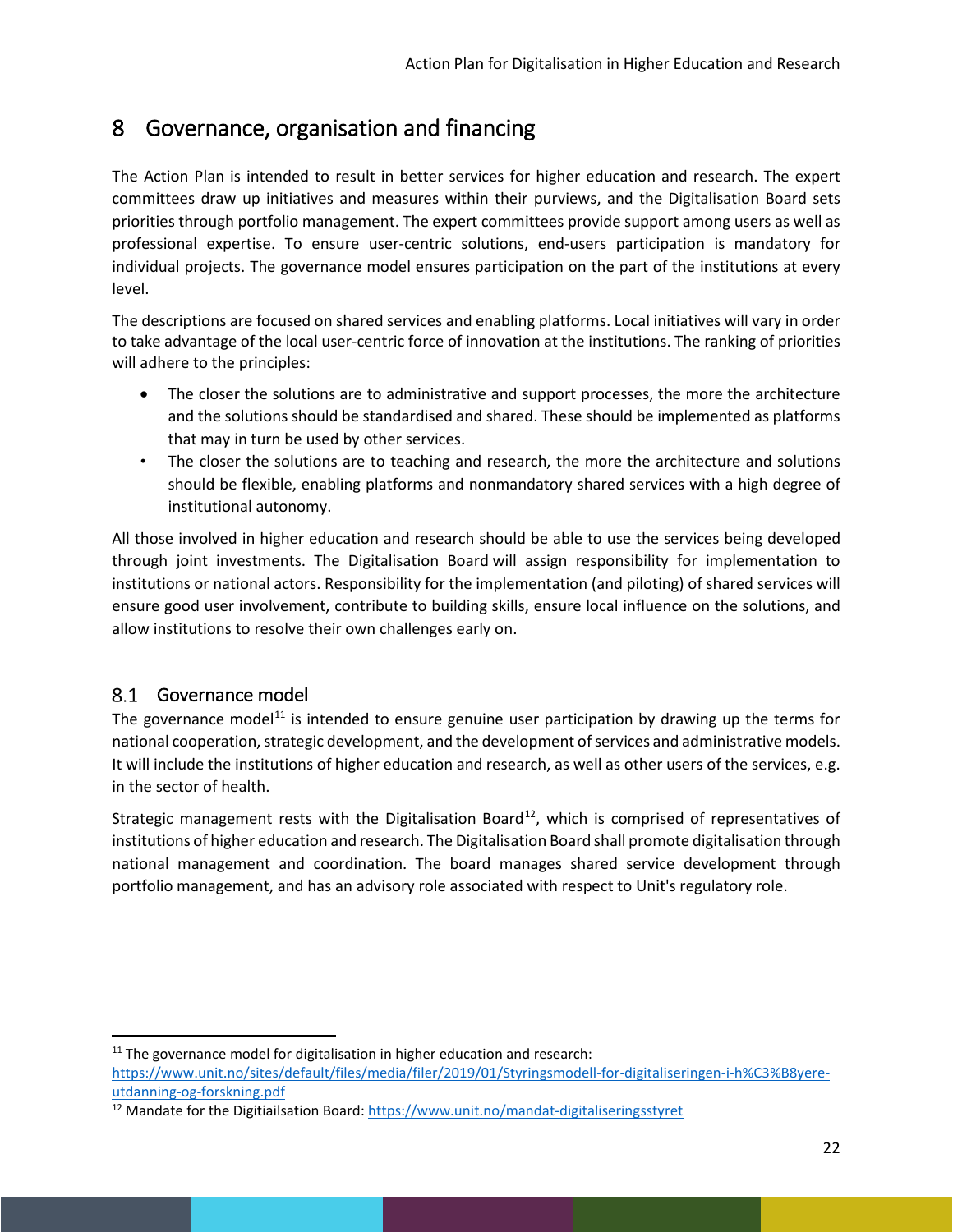

*Figure 1: The governance model*

The Digitalisation Board is chartered to:

- contribute to the sector having relevant, entrenched, binding and realistic digitalisation strategies and objectives.
- contribute to better achievement of goals and rapid achievement of gains through rapid development and introduction of new shared services, as well as rapid achievement of changes in existing shared services.
- contribute to improved utilisation of resources and new technology.

The Digitalisation Board appoints expert committees<sup>[13](#page-23-0)</sup> for different areas. The expert committees are advisory and are intended to help the Digitalisation Board to ensure a concerted, effective achievement of the Digitalisation Strategy. The expert committees ensure user participation and that common needs and interests are considered.

The Digitalisation Board will play a key role in the follow up of the Action Plan. The Digitalisation Board determines which projects will be implemented under the Action Plan, the annual financial parameters and guidelines provided in governance documents from the ministries. The Digitalisation Board shall endorse projects and prioritise how joint investment funds will be spent.

The Digitalisation Board may recommend standardisation or amendments to legislation/regulations, organisation or other measures related to Unit's overall administrative responsibility in the ICT area.

Today, there are several different governance models for development and administration of shared services. In the further efforts and by the end of 2019, a common governance model will be established to further develop and manage shared services. The governance model will be decided by the Digitalisation Board.

<span id="page-23-0"></span> $13$ The mandate for the expert committee for digitalisation in higher education and research: <https://www.unit.no/mandat-fagutvalg-digitalisering-i-hoyere-utdanning-og-forskning>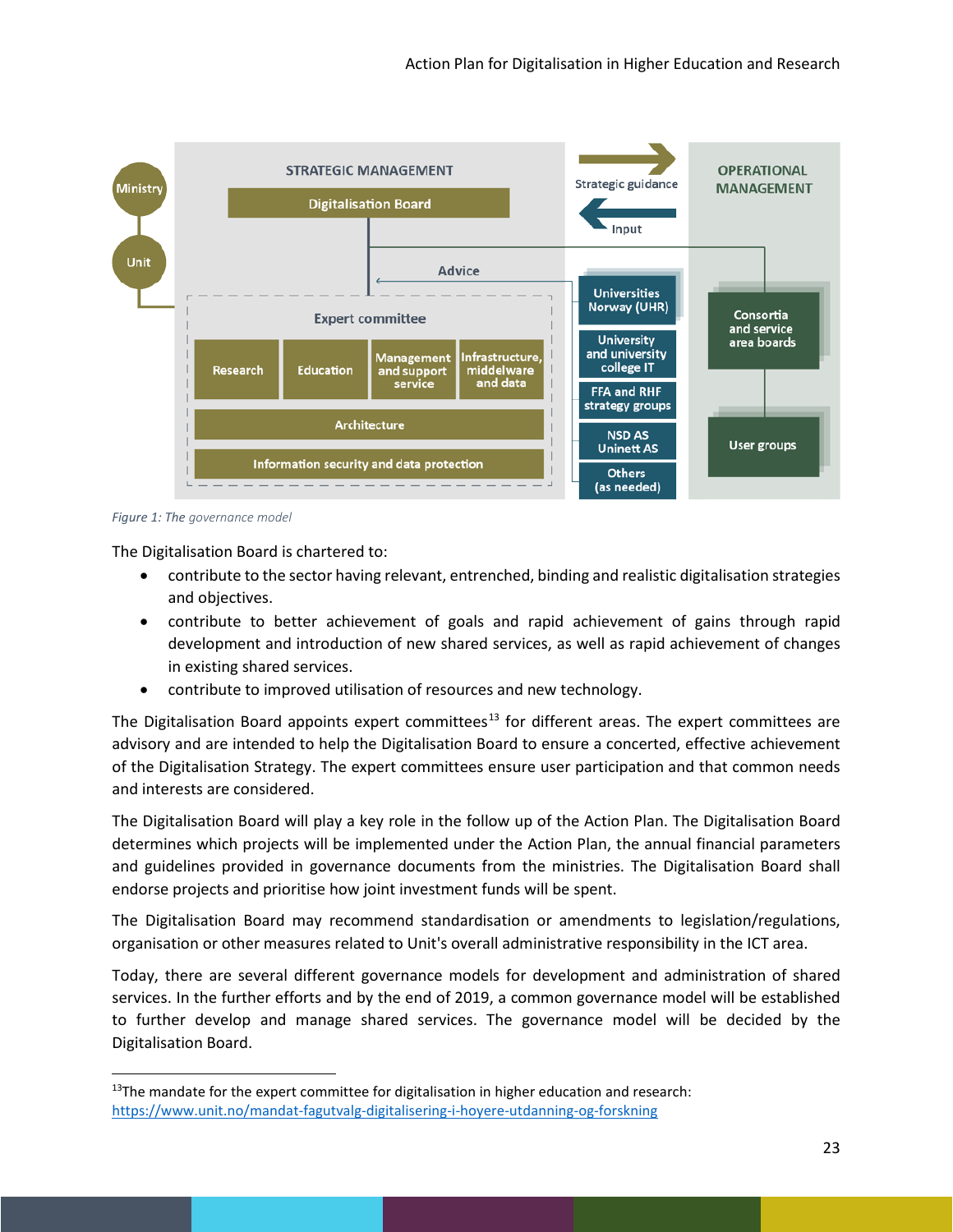#### <span id="page-24-0"></span>Organisation and the delineation of roles for the implementation of joint measures

The Digitalisation Strategy decides the distribution of work among the institutions, national actors and the Ministry of Education and Research. Users' needs are to guide the solutions, as discussed in Chapter 2.

The institutions are responsible for the provision of services and value creation, which digitalisation is intended to support, and have each been delegated responsibility for their ICT systems and the initiation of digitalisation measures. Unit will be responsible for the tactical and operational management of ICT and digitalisation at the sectoral level.

On the one hand, Unit will be responsible for initiating and following up strategies and policies established by the Ministry of Education and Research, while on the other hand, it will implement and follow up initiatives originating with the sector. In actual practice, this will take place through strategies and proposals being developed through cooperation between the sector and Unit. Innovative solutions from an institution may be generalised into shared services as illustrated in the figure below.



It will require a collection of development activities and resources to achieve the prioritised initiatives. Some of the initiatives are outside the Digitalisation Board's authority, at the same time as they are important for providing direction and bringing the strategy to fruition. This applies *inter alia* to initiatives where the responsibility for achievement rests with the institutions, and to initiatives where achievement depends on decisions and priorities in other sectors.

To ensure the implementation capacity of many parallel shared projects and initiatives, a general division of tasks and roles has been made:

- Portfolio management will determine which projects will be carried out: The Digitalisation Board is responsible for portfolio management, where individual projects and shared services are adopted.
- Reuse of solutions: Innovative solutions developed at an institution may become shared services. If an institution has solved a specific need that it shares with others, the solution ought to be considered for being designated as a new shared service.
- Responsibility for implementation: An institution may be assigned project responsibility and/or to be a pilot institution. The national actors may be assigned project responsibility for establishing new shared services or common platforms and must cooperate with the institutions on user involvement.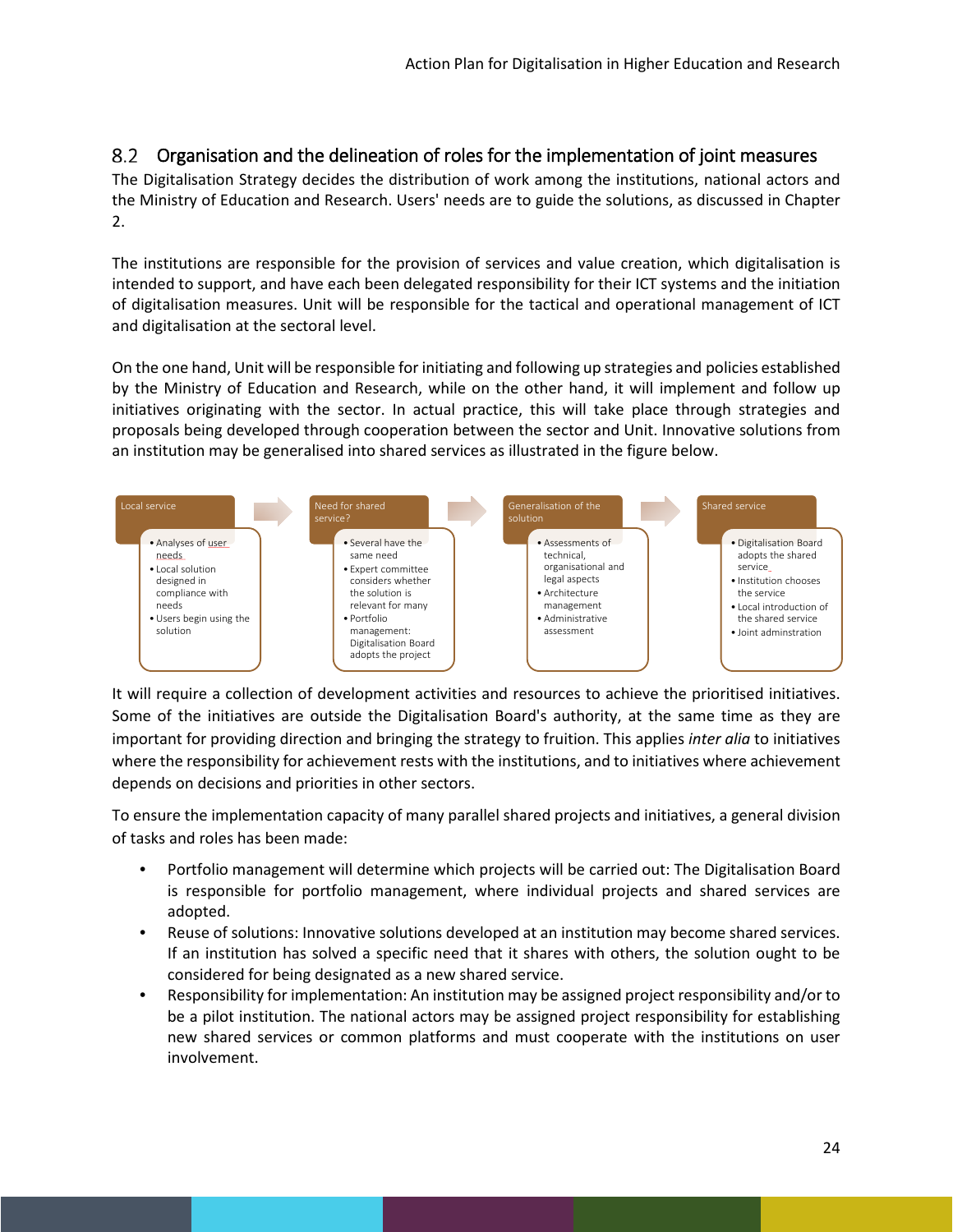Unit is responsible for following up the Action Plan and facilitating the Digitalisation Board's work through expert committees and other forms of user participation. The national providers of shared services administrate and develop established shared services. This takes place within the parameters laid down in the Articles of Association and letters of allocation from their respective government owners, as well as through national strategies and action plans, and through service agreements with user institutions/customers. Management responsibility for shared services is clarified in the work with a governance model for shared services. Institutions with larger in-house ICT organisations may be assigned administrative or operative responsibility for shared services in keeping with said institutions' strategy, and following approval by the Digitalisation Board.

#### <span id="page-25-0"></span>8.3 Funding model for joint investments

The purpose of joint investment funding is to finance high-priority projects and initiatives in the Action Plan. The funding model for joint investments is illustrated i[n Figure 2.](#page-25-1)



<span id="page-25-1"></span>*Figure 2 Funding model for joint investments*

The model takes advantage of established funding schemes and grants, as well as an initial one-time payment distributed over two years. The one-time payment is to ensure joint investment funding for those projects that are given priority by the Digitalisation Board.

A connection fee is paid when a new shared service is adopted, thereby ensuring replenishment of investment funding. The connection fee is carried back to the investment funding which may, in turn, be used to fund subsequent the joint investments. All actors in higher education and research should be able to use the services developed through joint investments. Users may also be private institutions of higher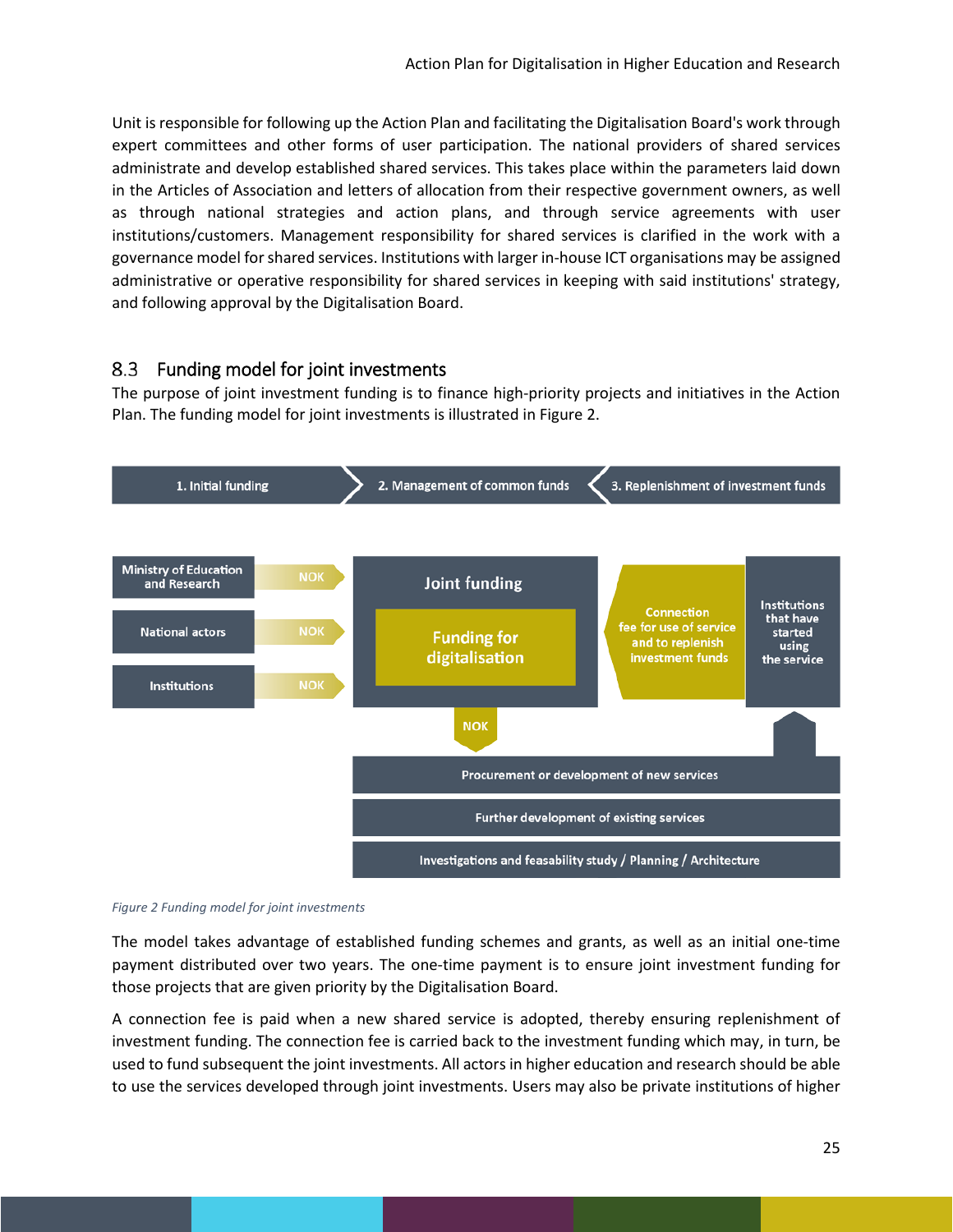education, research institutes, etc. The connection fee will be lower for state university and university college institutions that have contributed to the accrual of the investment funding.

Reference is otherwise made to the detailed description of the funding model<sup>[14](#page-26-3)</sup>. Ongoing prioritisation is made by the Digitalisation Board through portfolio management.

## <span id="page-26-0"></span>Other sources of funding and sources of funding exposed to competition

By channelling resources through Diku's system of instruments for educational quality, one may effectively mobilise innovative power in the sector. Using such a funding model, one may accomplish locally initiated development, in which digitalisation is a policy instrument for improving quality. The sector's aggregate capacity is effectively utilised through cooperation on services and platforms.

In addition to the funding model for joint investments, some initiatives will be wholly or partially funded through other mechanisms. Examples include e-infrastructure for research under the auspices of the Research Council of Norway, Difi's co-funding scheme for digitalisation, or other sector-specific sources.

# <span id="page-26-1"></span>9 References and definitions

#### <span id="page-26-2"></span>References  $9.1$

- 1. The Digitalisation Strategy for the University and University College Sector 2017-2021, the Ministry of Education and Research: [https://www.regjeringen.no/no/dokumenter/digitaliseringsstrategi-for](https://www.regjeringen.no/no/dokumenter/digitaliseringsstrategi-for-universitets--og-hoyskolesektoren---/id2571085/)[universitets--og-hoyskolesektoren---/id2571085/](https://www.regjeringen.no/no/dokumenter/digitaliseringsstrategi-for-universitets--og-hoyskolesektoren---/id2571085/)
- 2. Unit's Articles of Association:<https://www.unit.no/units-vedtekter>
- 3. The Granavolden Platform government declaration: <https://www.regjeringen.no/no/dokumenter/politisk-plattform/id2626036/>
- 4. Digital Agenda, Report No. 27 (2015-2016) to the Storting, Digital Agenda for Norway ICT for a simpler everyday life and increased productivity: <https://www.regjeringen.no/no/dokumenter/meld.-st.-27-20152016/id2483795/>
- 5. The National Strategy for Access to and the Sharing of Research Data: [https://www.regjeringen.no/no/dokumenter/nasjonal-strategi-for-tilgjengeliggjoring-og-deling-av](https://www.regjeringen.no/no/dokumenter/nasjonal-strategi-for-tilgjengeliggjoring-og-deling-av-forskningsdata/id2582412/)[forskningsdata/id2582412/](https://www.regjeringen.no/no/dokumenter/nasjonal-strategi-for-tilgjengeliggjoring-og-deling-av-forskningsdata/id2582412/)
- 6. The Digitalisation Circular H-8/18: <https://www.regjeringen.no/no/dokumenter/digitaliseringsrundskrivet/id2623277/>
- 7. National goals and guidelines for Open Access to research articles: [https://www.regjeringen.no/no/dokumenter/nasjonale-mal-og-retningslinjer-for-apen-tilgang-til](https://www.regjeringen.no/no/dokumenter/nasjonale-mal-og-retningslinjer-for-apen-tilgang-til-vitenskapelige-artikler/id2567591/)[vitenskapelige-artikler/id2567591/](https://www.regjeringen.no/no/dokumenter/nasjonale-mal-og-retningslinjer-for-apen-tilgang-til-vitenskapelige-artikler/id2567591/)

<span id="page-26-3"></span><sup>&</sup>lt;sup>14</sup> Funding of high-priority services in higher education and research [https://unit.no/sites/default/files/media/filer/2019/03/Finansiering%20av%20prioriterte%20tjenester%20201](https://unit.no/sites/default/files/media/filer/2019/03/Finansiering%20av%20prioriterte%20tjenester%2020190308.pdf) [90308.pdf](https://unit.no/sites/default/files/media/filer/2019/03/Finansiering%20av%20prioriterte%20tjenester%2020190308.pdf)